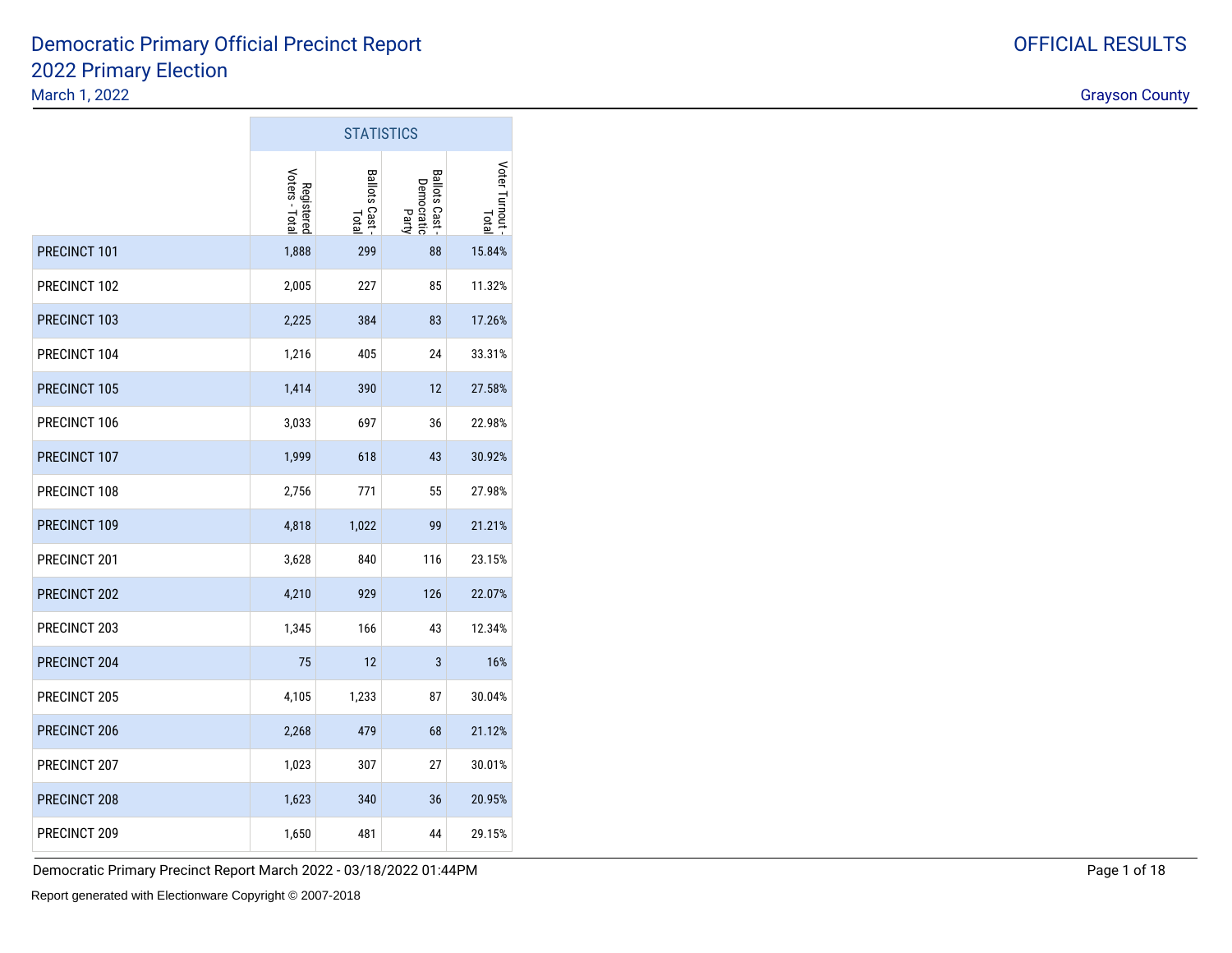#### 2022 Primary ElectionMarch 1, 2022discussion of the contract of the contract of the contract of the contract of the contract of the contract of the contract of the contract of the contract of the contract of the contract of the contract of the contract of Democratic Primary Official Precinct Report

|              |                              | <b>STATISTICS</b>       |                                            |                        |
|--------------|------------------------------|-------------------------|--------------------------------------------|------------------------|
|              | Voters - Total<br>Registered | Ballots Cast -<br>Total | <b>Ballots Cast</b><br>Democratic<br>Party | Voter Turnout<br>Lotal |
| PRECINCT 210 | 2,210                        | 600                     | 27                                         | 27.15%                 |
| PRECINCT 301 | 2,364                        | 596                     | 98                                         | 25.21%                 |
| PRECINCT 302 | 3,605                        | 731                     | 124                                        | 20.28%                 |
| PRECINCT 303 | 466                          | 101                     | 11                                         | 21.67%                 |
| PRECINCT 304 | 4,041                        | 927                     | 123                                        | 22.94%                 |
| PRECINCT 305 | 1,547                        | 451                     | 32                                         | 29.15%                 |
| PRECINCT 306 | 4,123                        | 987                     | 75                                         | 23.94%                 |
| PRECINCT 307 | 2,234                        | 537                     | 27                                         | 24.04%                 |
| PRECINCT 308 | 1,296                        | 278                     | 20                                         | 21.45%                 |
| PRECINCT 309 | 940                          | 177                     | 10                                         | 18.83%                 |
| PRECINCT 310 | 250                          | 65                      | 9                                          | 26%                    |
| PRECINCT 401 | 1,690                        | 253                     | 74                                         | 14.97%                 |
| PRECINCT 402 | 2,729                        | 576                     | 81                                         | 21.11%                 |
| PRECINCT 403 | 3,836                        | 1,122                   | 92                                         | 29.25%                 |
| PRECINCT 404 | 4,430                        | 1,502                   | 104                                        | 33.91%                 |
| PRECINCT 405 | 698                          | 125                     | 19                                         | 17.91%                 |
| PRECINCT 406 | 3,092                        | 830                     | 60                                         | 26.84%                 |
| PRECINCT 407 | 258                          | 27                      | 7                                          | 10.47%                 |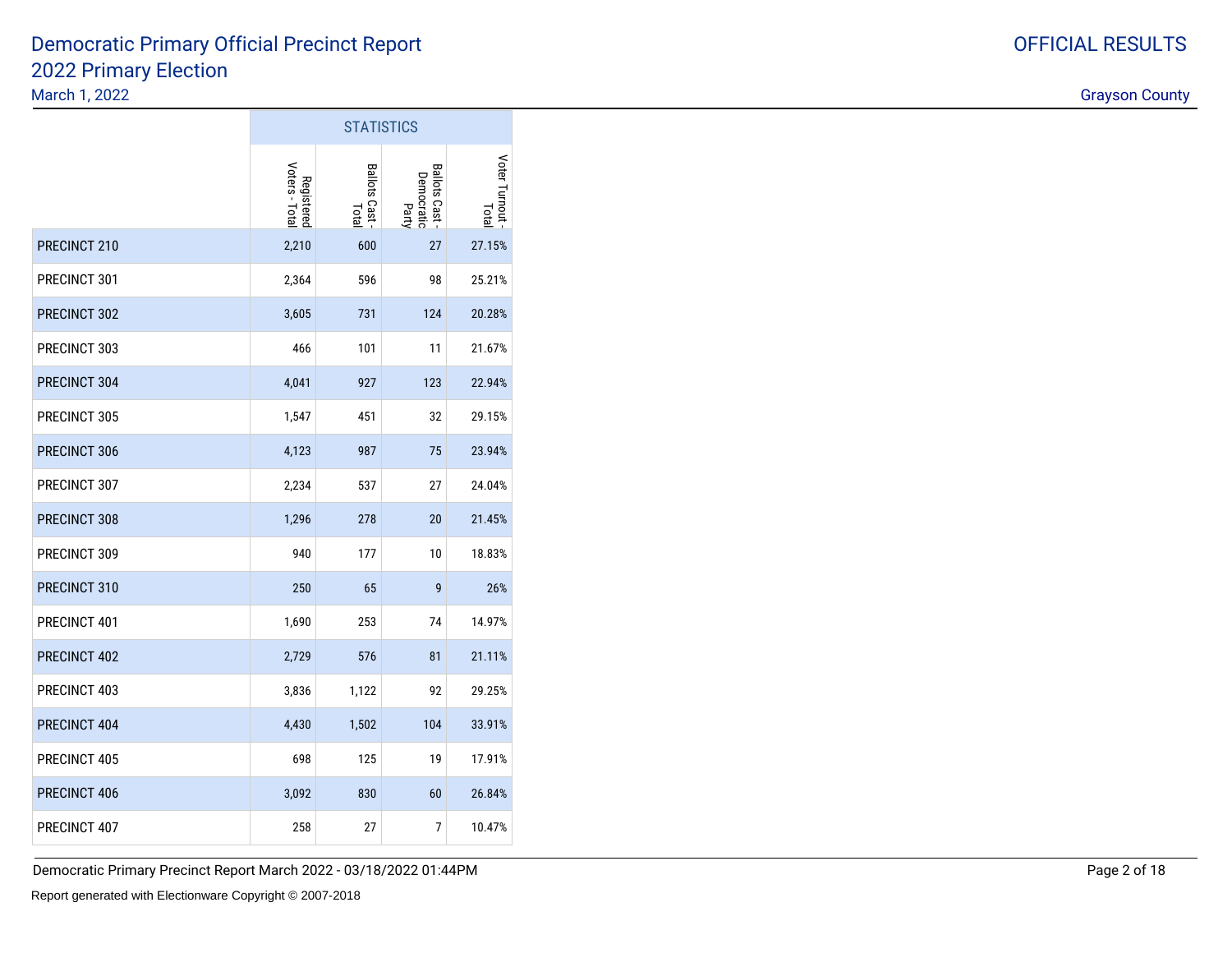### 2022 Primary Electiondiscussion of the contract of the contract of the contract of the contract of the contract of the contract of the contract of the contract of the contract of the contract of the contract of the contract of the contract of Democratic Primary Official Precinct Report

|               |                              | <b>STATISTICS</b>                |                                                        |                        |
|---------------|------------------------------|----------------------------------|--------------------------------------------------------|------------------------|
|               | Registered<br>Voters - Total | <b>Ballots</b><br>Cast.<br>Total | <b>Ballots</b><br>allots Cast -<br>Democratic<br>Party | Voter Turnout<br>Total |
| PRECINCT 408  | 1,011                        | 300                              | 36                                                     | 29.67%                 |
| PRECINCT 409  | 2,535                        | 903                              | 98                                                     | 35.62%                 |
| PRECINCT 410  | 2,360                        | 712                              | 60                                                     | 30.17%                 |
| PRECINCT 411  | 259                          | 85                               | $\overline{2}$                                         | 32.82%                 |
| PRECINCT 412  | 1,476                        | 469                              | 60                                                     | 31.78%                 |
| <b>Totals</b> | 88,731                       | 21,954                           | 2,324                                                  |                        |

|              | <b>DEM US Rep, District</b> |                     |                |                | <b>DEM Governor</b> |                      |                                |                         | <b>DEM Lieutenant Governor</b> |                |                            |                  |  |
|--------------|-----------------------------|---------------------|----------------|----------------|---------------------|----------------------|--------------------------------|-------------------------|--------------------------------|----------------|----------------------------|------------------|--|
|              | <b>VOTE FOR 1</b>           |                     |                |                | VOTE FOR 1          |                      |                                |                         |                                |                | <b>VOTE FOR 1</b>          |                  |  |
|              | Iro Omere                   | Total Votes<br>Cast | Joy Diaz       | Michael Cooper | Beto<br>O'Rourke    | <b>Rich Wakeland</b> | Inocencio (Inno)<br>Barrientez | <b>Total Votes Cast</b> | Mike<br><b>Collier</b>         | Carla Brailey  | <b>Michelle</b><br>Beckley | Total Votes Cast |  |
| PRECINCT 101 | 76                          | 76                  | 3              | $\overline{4}$ | 80                  | $\bf{0}$             | $\mathbf{0}$                   | 87                      | 32                             | 26             | 26                         | 84               |  |
| PRECINCT 102 | 74                          | 74                  | 4              | 8              | 70                  | $\mathbf{1}$         |                                | 84                      | 26                             | 28             | 25                         | 79               |  |
| PRECINCT 103 | 69                          | 69                  | 8              | $\overline{2}$ | 69                  | $\mathbf{1}$         |                                | 81                      | 27                             | 22             | 32                         | 81               |  |
| PRECINCT 104 | 21                          | 21                  |                | $\overline{4}$ | 18                  | $\mathbf{0}$         | 0                              | 23                      | 14                             | $\overline{7}$ | $\overline{2}$             | 23               |  |
| PRECINCT 105 | 10                          | 10                  | $\overline{2}$ |                | 9                   | $\mathbf{0}$         | $\bf{0}$                       | 12                      | $\overline{2}$                 | 5              | $5\phantom{.0}$            | 12               |  |
| PRECINCT 106 | 34                          | 34                  | 3              | $\overline{2}$ | 30                  | $\mathbf{1}$         | 0                              | 36                      | 11                             | 15             | 10                         | 36               |  |

Democratic Primary Precinct Report March 2022 - 03/18/2022 01:44PM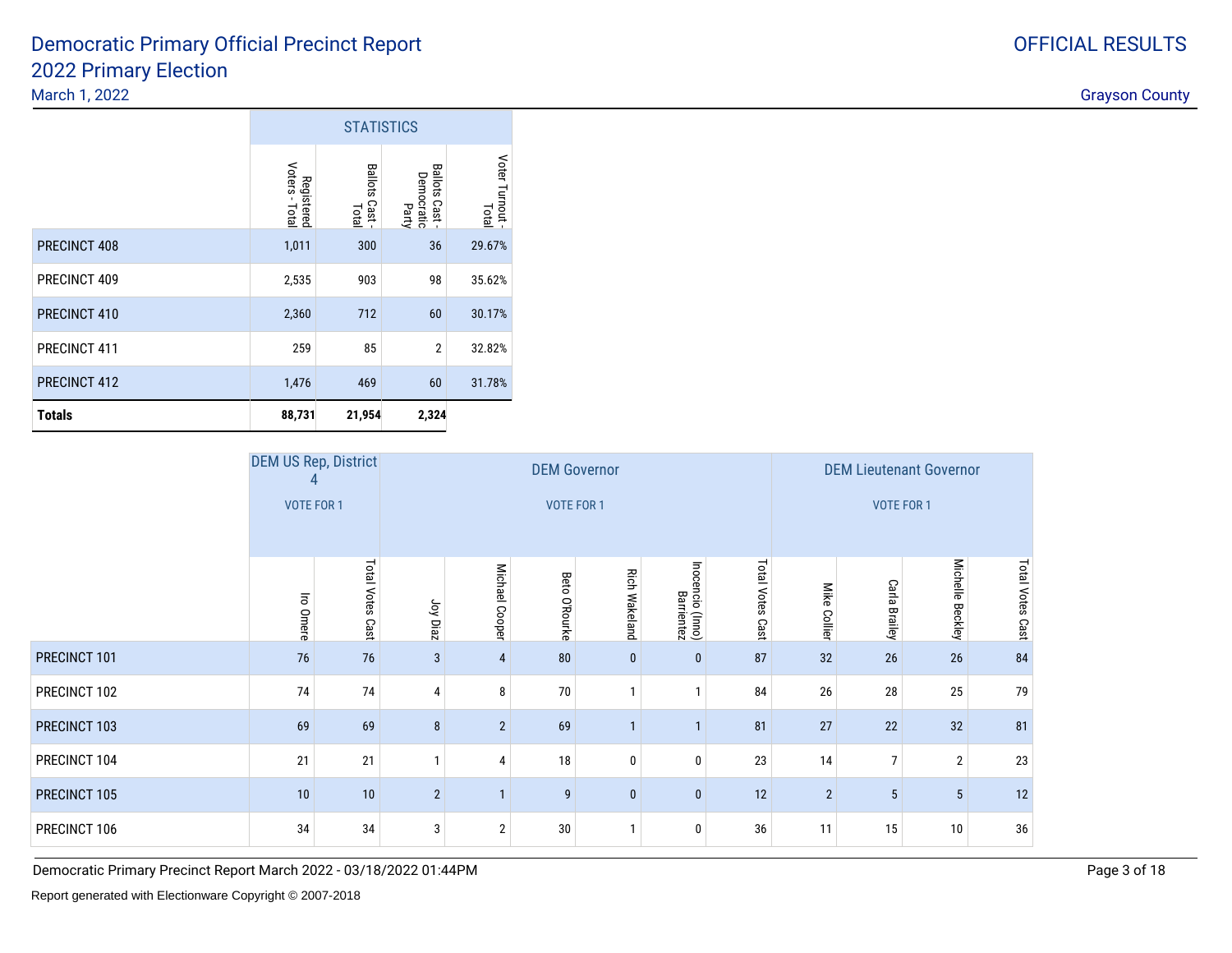| March 1, 2022 |                                               |                  |                 |                                                                                                                           |                     |                 |                |              |                |                                      |                                |                  | <b>Grayson County</b> |
|---------------|-----------------------------------------------|------------------|-----------------|---------------------------------------------------------------------------------------------------------------------------|---------------------|-----------------|----------------|--------------|----------------|--------------------------------------|--------------------------------|------------------|-----------------------|
|               | <b>DEM US Rep, District</b><br>$\overline{4}$ |                  |                 |                                                                                                                           | <b>DEM Governor</b> |                 |                |              |                |                                      | <b>DEM Lieutenant Governor</b> |                  |                       |
|               | VOTE FOR 1                                    |                  |                 |                                                                                                                           | VOTE FOR 1          |                 |                |              |                | <b>VOTE FOR 1</b>                    |                                |                  |                       |
|               | Iro Omere                                     | Total Votes Cast |                 | Total Votes Cast<br>Inocencio (Inno)<br>Barrientez<br>Michael Cooper<br><b>Rich Wakeland</b><br>Beto O'Rourke<br>Joy Diaz |                     |                 |                |              |                | <b>Carla Brailey</b><br>Mike Collier | Michelle Beckley               | Total Votes Cast |                       |
| PRECINCT 107  | 38                                            | 38               | $\mathbf{3}$    | $\pmb{0}$                                                                                                                 | 37                  | $\mathbf{1}$    | $\mathbf{1}$   | 42           | 11             | 15                                   | 12                             | 38               |                       |
| PRECINCT 108  | 50                                            | 50               | $\mathbf{1}$    | $\mathbf 0$                                                                                                               | 53                  | $\mathbf 0$     | $\mathbf{1}$   | 55           | 20             | 13                                   | 19                             | 52               |                       |
| PRECINCT 109  | 87                                            | 87               | $\bf{0}$        | $\boldsymbol{6}$                                                                                                          | 89                  | $\overline{2}$  | $\pmb{0}$      | 97           | 37             | $27\,$                               | 32                             | 96               |                       |
| PRECINCT 201  | 103                                           | 103              | $\overline{2}$  | $\overline{4}$                                                                                                            | 109                 | $\mathbf 0$     | $\bf{0}$       | 115          | 40             | 36                                   | $30\,$                         | 106              |                       |
| PRECINCT 202  | 119                                           | 119              | $5\phantom{.0}$ | $\overline{7}$                                                                                                            | 110                 | $\pmb{0}$       | $\overline{1}$ | 123          | 36             | 41                                   | 41                             | 118              |                       |
| PRECINCT 203  | 37                                            | $37\,$           | $\mathbf{1}$    | $\overline{2}$                                                                                                            | $38\,$              | $\mathbf{2}$    | $\pmb{0}$      | 43           | 17             | 15                                   | 9                              | 41               |                       |
| PRECINCT 204  | $\mathbf{3}$                                  | $\mathbf{3}$     | $\bf{0}$        | $\bf{0}$                                                                                                                  | $\mathbf{3}$        | $\mathbf{0}$    | $\mathbf{0}$   | $\mathbf{3}$ | $\overline{2}$ | $\overline{1}$                       | $\bf{0}$                       | $\mathbf{3}$     |                       |
| PRECINCT 205  | $74$                                          | 74               | $\overline{7}$  | $7\vert$                                                                                                                  | 65                  | 3               | $\pmb{0}$      | 82           | 35             | 31                                   | 15                             | 81               |                       |
| PRECINCT 206  | 58                                            | 58               | $\overline{2}$  | $\overline{2}$                                                                                                            | 64                  | $\mathbf{0}$    | $\mathbf{0}$   | 68           | 24             | 17                                   | $20\,$                         | 61               |                       |
| PRECINCT 207  | 26                                            | 26               | $\overline{1}$  | $\bm{0}$                                                                                                                  | $25\,$              | $\mathbf{1}$    | $\bf{0}$       | 27           | 15             | 4                                    | 8                              | 27               |                       |
| PRECINCT 208  | 31                                            | 31               | $\overline{1}$  | $\overline{1}$                                                                                                            | $32\,$              | $\mathbf{0}$    | $\sqrt{2}$     | 36           | 16             | 8                                    | 10                             | 34               |                       |
| PRECINCT 209  | 36                                            | 36               | $\mathbf{3}$    | $\overline{2}$                                                                                                            | 36                  | $\mathbf{1}$    | $\mathbf{1}$   | 43           | 19             | 11                                   | 10                             | $40\,$           |                       |
| PRECINCT 210  | 24                                            | 24               | $\overline{2}$  | $\overline{1}$                                                                                                            | 21                  | $2^{\circ}$     | $\mathbf{0}$   | 26           | 13             | $\boldsymbol{9}$                     | $\mathbf{3}$                   | 25               |                       |
| PRECINCT 301  | 88                                            | ${\bf 88}$       | $5\phantom{.0}$ | $\overline{7}$                                                                                                            | 82                  | $\mathbf{1}$    | $\overline{2}$ | 97           | 35             | $36\,$                               | 19                             | $90\,$           |                       |
| PRECINCT 302  | 102                                           | 102              | $\overline{4}$  | $5\phantom{.0}$                                                                                                           | 105                 | $5\phantom{.0}$ | $\overline{2}$ | 121          | 34             | 42                                   | 37                             | 113              |                       |
| PRECINCT 303  | 11                                            | 11               | 0               | $\bm{0}$                                                                                                                  | 11                  | $\mathbf 0$     | $\bf{0}$       | 11           | 3              | $\mathbf{2}$                         | 5                              | 10               |                       |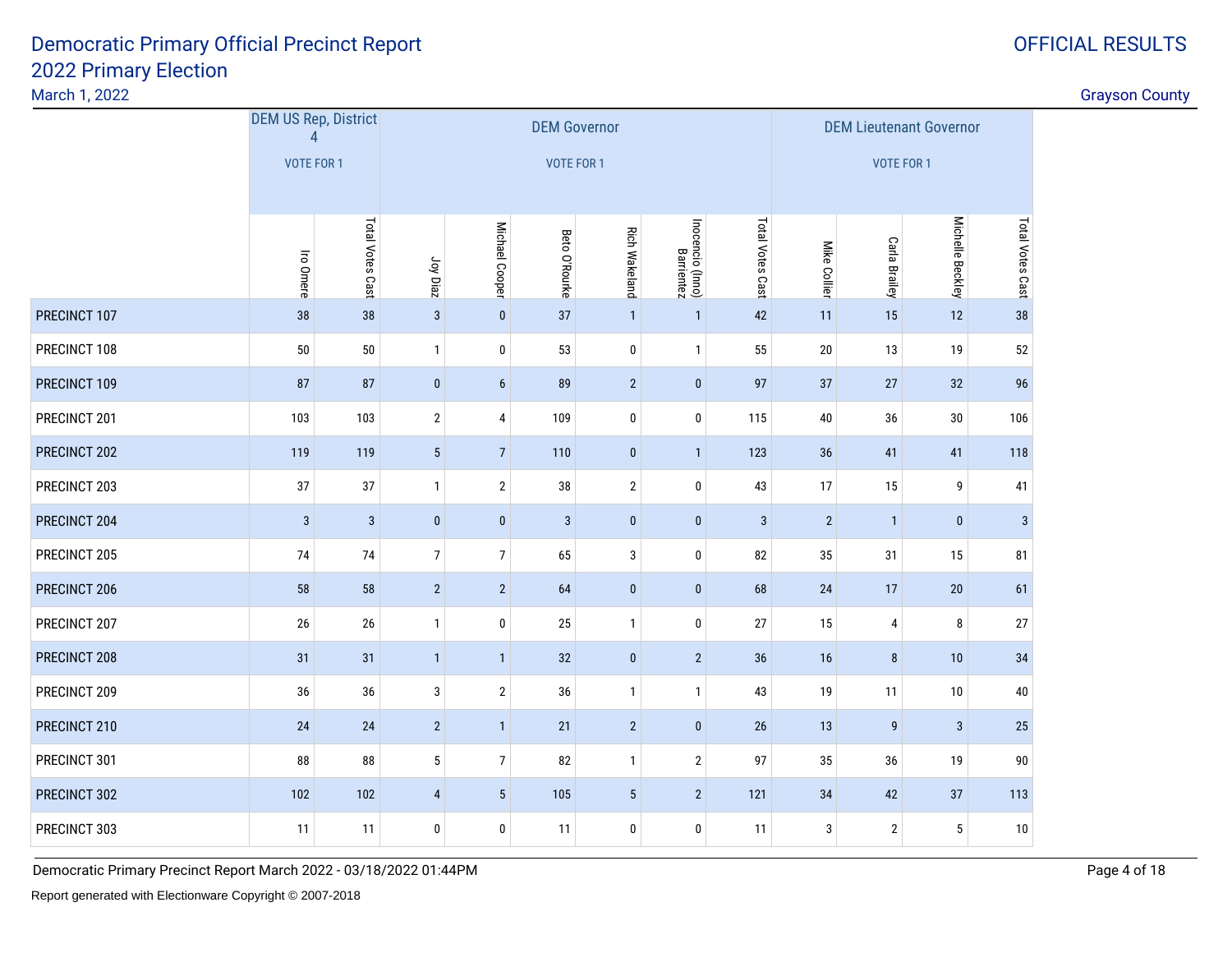March 1, 2022

discussion of the contract of the contract of the contract of the contract of the contract of the contract of the contract of the contract of the contract of the contract of the contract of the contract of the contract of

|              | <b>DEM US Rep, District</b><br>$\overline{4}$ |                  |                |                | <b>DEM Governor</b> |                      | <b>DEM Lieutenant Governor</b> |                  |                |                  |                  |                  |
|--------------|-----------------------------------------------|------------------|----------------|----------------|---------------------|----------------------|--------------------------------|------------------|----------------|------------------|------------------|------------------|
|              | <b>VOTE FOR 1</b>                             |                  |                |                | <b>VOTE FOR 1</b>   |                      |                                |                  |                | VOTE FOR 1       |                  |                  |
|              | Iro Omere                                     | Total Votes Cast | Joy Diaz       | Michael Cooper | Beto O'Rourke       | <b>Rich Wakeland</b> | Inocencio (Inno)<br>Barrientez | Total Votes Cast | Mike Collier   | Carla Brailey    | Michelle Beckley | Total Votes Cast |
| PRECINCT 304 | 104                                           | 104              | $10$           | $\, 8$         | 99                  | $\overline{2}$       | $\mathbf 0$                    | 119              | 41             | 48               | $28\,$           | 117              |
| PRECINCT 305 | 26                                            | $26\,$           | $\mathbf{3}$   | $\overline{2}$ | 24                  | $\pmb{0}$            | $\mathbf{1}$                   | 30               | 8              | $\overline{7}$   | 11               | 26               |
| PRECINCT 306 | 63                                            | 63               | $\sqrt{5}$     | $\overline{4}$ | 58                  | $5\phantom{.0}$      | $\pmb{0}$                      | $72\,$           | 25             | 22               | 20               | 67               |
| PRECINCT 307 | 26                                            | $26\,$           | $\mathbf{1}$   | $\overline{1}$ | 24                  | $\pmb{0}$            | $\mathbf{1}$                   | $27\,$           | $\overline{7}$ | 11               | 9                | 27               |
| PRECINCT 308 | 19                                            | $19$             | $\sqrt{2}$     | $\overline{1}$ | 17                  | $\pmb{0}$            | $\pmb{0}$                      | $20\,$           | $\bf 8$        | $\overline{4}$   | $\overline{7}$   | 19               |
| PRECINCT 309 | 6                                             | 6                | $\pmb{0}$      | $\bf{0}$       | 10                  | $\pmb{0}$            | $\pmb{0}$                      | 10               | 3              | $\mathbf{1}$     | $\pmb{4}$        | 8                |
| PRECINCT 310 | $\bf 8$                                       | $\bf 8$          | $\pmb{0}$      | $\pmb{0}$      | $\boldsymbol{9}$    | $\pmb{0}$            | $\pmb{0}$                      | 9                | $\overline{2}$ | $\overline{3}$   | $\overline{4}$   | 9                |
| PRECINCT 401 | 61                                            | 61               | $\pmb{0}$      | 4              | 67                  | $\pmb{0}$            | $\mathbf{1}$                   | $72\,$           | 23             | $26\,$           | 19               | 68               |
| PRECINCT 402 | 69                                            | 69               | $\sqrt{ }$     | $\sqrt{7}$     | 63                  | $\mathbf{1}$         | $\pmb{0}$                      | $78\,$           | 24             | 27               | $24$             | 75               |
| PRECINCT 403 | 78                                            | 78               | $\sqrt{2}$     | 3              | 82                  | $\mathbf{1}$         | $\mathbf{1}$                   | 89               | 33             | 28               | 21               | 82               |
| PRECINCT 404 | 91                                            | 91               | $\sqrt{ }$     | $\mathbf{3}$   | 84                  | $\mathbf{3}$         | $\pmb{0}$                      | 97               | $40\,$         | 29               | $22\,$           | 91               |
| PRECINCT 405 | 18                                            | $18\,$           | $\mathbf{1}$   | $\bf{0}$       | 16                  | $\mathbf{1}$         | $\mathbf{1}$                   | 19               | 9              | $\boldsymbol{6}$ | $\pmb{4}$        | 19               |
| PRECINCT 406 | 52                                            | 52               | $6\phantom{a}$ | $\mathbf{3}$   | 49                  | $\mathbf{1}$         | $\pmb{0}$                      | 59               | 24             | 18               | 17               | 59               |
| PRECINCT 407 | $\overline{7}$                                | $\overline{7}$   | $\mathbf{1}$   | $\overline{1}$ | $\sqrt{5}$          | $\pmb{0}$            | $\bf{0}$                       | $\overline{7}$   | $\overline{2}$ | $\overline{4}$   | $\mathbf{1}$     | $\overline{7}$   |
| PRECINCT 408 | 30                                            | 30               | $\sqrt{2}$     | $\mathbf{3}$   | 28                  | $\mathbf{1}$         | $\pmb{0}$                      | 34               | 13             | $\bf 8$          | 11               | 32               |
| PRECINCT 409 | 89                                            | 89               | $\mathbf{1}$   | $\overline{2}$ | 91                  | $\mathbf{2}$         | $\bf{0}$                       | 96               | 44             | 31               | 17               | 92               |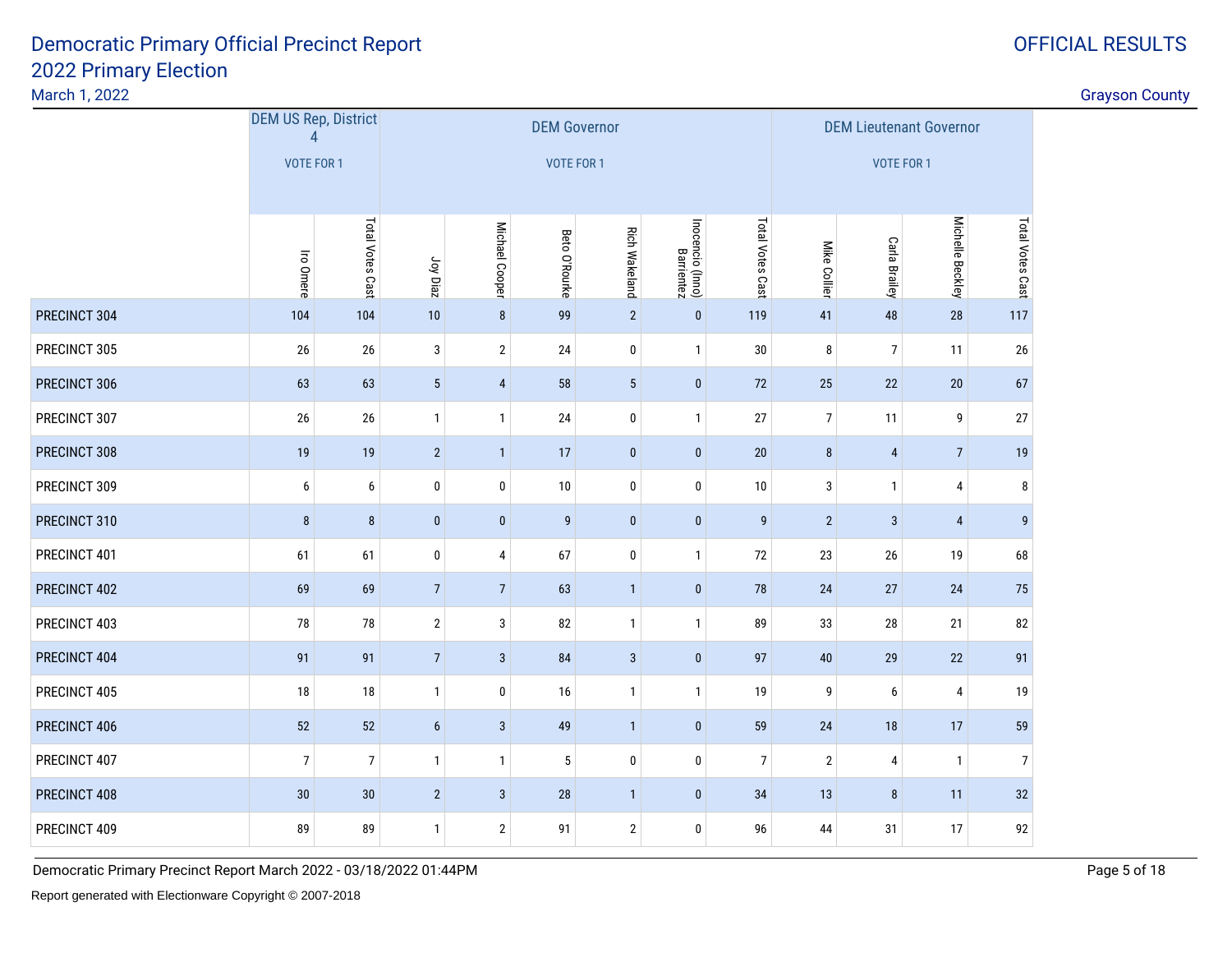| March 1, 2022 |                             |                            |             |                |                     |                      |                                                |                                |                                   |                        |       |                |  |
|---------------|-----------------------------|----------------------------|-------------|----------------|---------------------|----------------------|------------------------------------------------|--------------------------------|-----------------------------------|------------------------|-------|----------------|--|
|               | <b>DEM US Rep, District</b> |                            |             |                | <b>DEM Governor</b> |                      |                                                | <b>DEM Lieutenant Governor</b> |                                   |                        |       |                |  |
|               | <b>VOTE FOR 1</b>           |                            |             |                | <b>VOTE FOR 1</b>   |                      |                                                |                                | <b>VOTE FOR 1</b>                 |                        |       |                |  |
|               |                             |                            |             |                |                     |                      |                                                |                                |                                   |                        |       |                |  |
|               | $\overline{5}$<br>Omere     | <b>Total Votes</b><br>Cast | Joy Diaz    | Michael Cooper | Beto<br>O'Rourke    | <b>Rich Wakeland</b> | Mike<br>Collier                                | Carla<br><b>Brailey</b>        | <b>Michelle</b><br><b>Beckley</b> | Total<br>Votes<br>Cast |       |                |  |
| PRECINCT 410  | 51                          | 51                         | $2^{\circ}$ | 5 <sup>5</sup> | 51                  |                      | Inocencio (Inno)<br>Barrientez<br>$\mathbf{0}$ | Cast<br>59                     | 34                                | 11                     | 14    | 59             |  |
| PRECINCT 411  | $\mathbf{0}$                | 0                          |             | $\mathbf 0$    | 2                   |                      | $\mathbf{0}$                                   | 2                              | $\mathbf{0}$                      | $\overline{2}$         | 0     | $\overline{2}$ |  |
| PRECINCT 412  | 51                          | 51                         |             | $\overline{2}$ | 53                  | $\overline{2}$       | 22<br>58                                       | 18                             | 16                                | 56                     |       |                |  |
| <b>Totals</b> | 2,020                       | 2,020                      | 109         | 114            | 1,988               | 41                   | 2,269                                          | 831                            | 715                               | 619                    | 2,165 |                |  |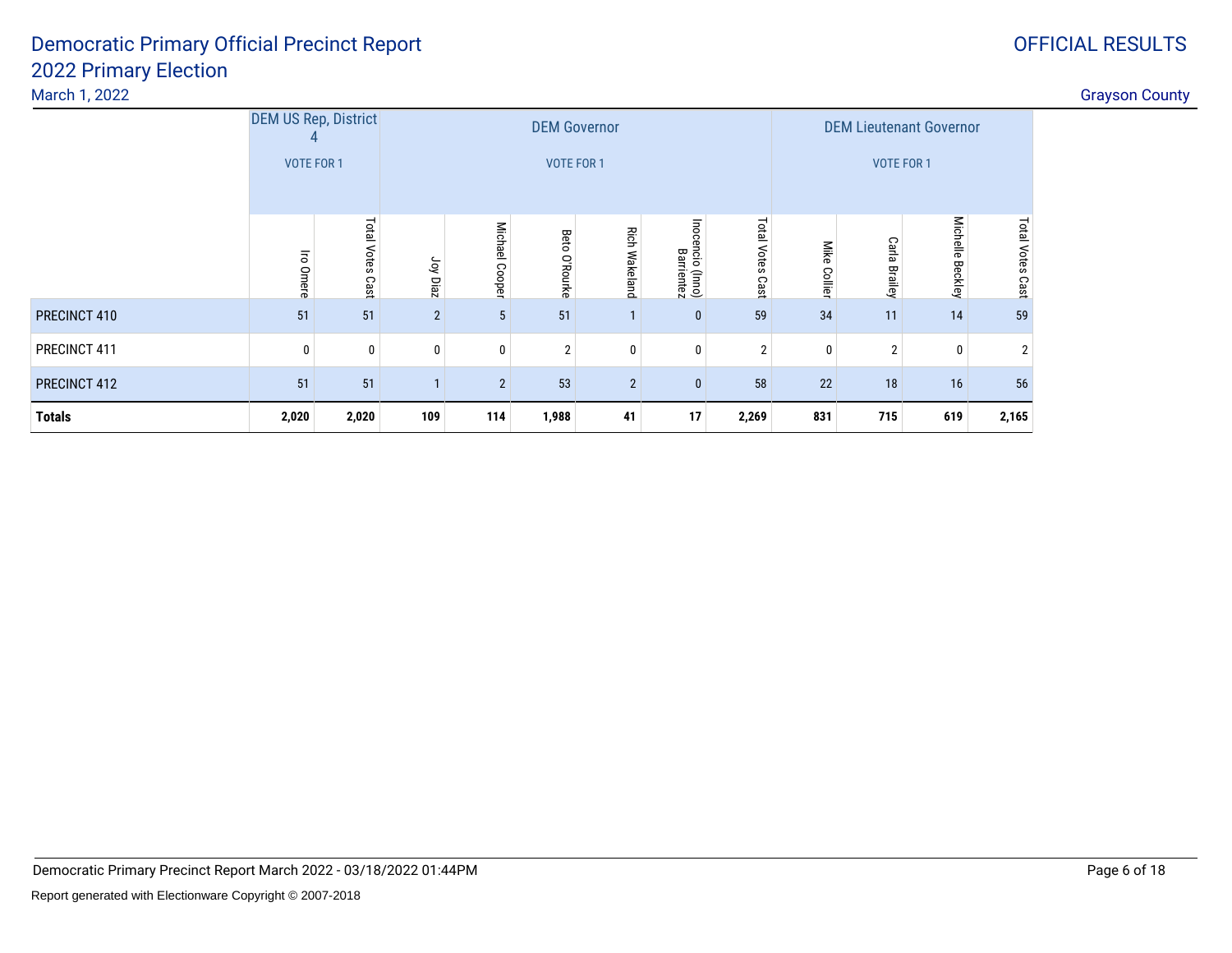|              |              |                 |                   | <b>DEM Attorney General</b> |                                          | <b>DEM Comptroller of Public Accounts</b> |                   |                  |                 |                  |  |
|--------------|--------------|-----------------|-------------------|-----------------------------|------------------------------------------|-------------------------------------------|-------------------|------------------|-----------------|------------------|--|
|              |              |                 | <b>VOTE FOR 1</b> |                             |                                          |                                           | <b>VOTE FOR 1</b> |                  |                 |                  |  |
|              | Lee Merritt  | Joe Jaworski    | Mike Fields       | Rochelle<br>Mercedes Garza  | $\rm \dot{\infty}$<br>"Tbone".<br>Raynor | Total Votes Cast                          | Tim Mahoney       | Janet T. Dudding | Angel Luis Vega | Total Votes Cast |  |
| PRECINCT 101 | $22\,$       | 10              | $\overline{7}$    | 40                          | $6\phantom{a}$                           | 85                                        | 14                | 43               | 24              | 81               |  |
| PRECINCT 102 | 17           | 8               | 17                | 34                          | $\sqrt{2}$                               | 78                                        | 22                | 32               | 20              | 74               |  |
| PRECINCT 103 | 24           | 13              | 14                | 25                          | 29                                       | 27                                        | 81                |                  |                 |                  |  |
| PRECINCT 104 | 5            | 9               | $\sqrt{2}$        | 5                           | 10                                       | $\overline{7}$                            | $\mathbf{1}$      | 18               |                 |                  |  |
| PRECINCT 105 | $5\,$        | $\pmb{0}$       | $\mathbf{1}$      | $\boldsymbol{6}$            | $\overline{2}$                           | $\boldsymbol{6}$                          | $\overline{4}$    | 12               |                 |                  |  |
| PRECINCT 106 | 9            | $\overline{7}$  | $\boldsymbol{7}$  | 11                          | $\mathbf{1}$                             | 35                                        | 6                 | 18               | 12              | 36               |  |
| PRECINCT 107 | 14           | $\overline{4}$  | $\pmb{4}$         | 16                          | $\mathbf{1}$                             | 39                                        | $\overline{7}$    | 16               | 11              | 34               |  |
| PRECINCT 108 | 11           | 14              | $\boldsymbol{7}$  | 19                          | 3                                        | 54                                        | 9                 | 31               | 11              | 51               |  |
| PRECINCT 109 | $26\,$       | 18              | 15                | 33                          | $\overline{4}$                           | 96                                        | 32                | 36               | 25              | 93               |  |
| PRECINCT 201 | 15           | 18              | 19                | 46                          | 11                                       | 109                                       | 30                | 43               | 31              | 104              |  |
| PRECINCT 202 | 31           | 21              | 16                | 43                          | $\sqrt{7}$                               | 118                                       | 29                | 52               | 37              | 118              |  |
| PRECINCT 203 | 9            | 8               | 6                 | 10                          | $\boldsymbol{7}$                         | 40                                        | 14                | 15               | 12              | 41               |  |
| PRECINCT 204 | $\pmb{0}$    | $\pmb{0}$       | $\overline{2}$    | $\mathbf{1}$                | $\pmb{0}$                                | $\mathbf{3}$                              | $\mathbf{1}$      | $\overline{2}$   | $\pmb{0}$       | $\mathbf{3}$     |  |
| PRECINCT 205 | 10           | 24              | 19                | 24                          | $\sqrt{5}$                               | 82                                        | 19                | 43               | 19              | 81               |  |
| PRECINCT 206 | 19           | $5\phantom{.0}$ | 10                | 29                          | 64                                       | 18                                        | 27                | 15               | 60              |                  |  |
| PRECINCT 207 | $\mathbf{1}$ | 6               | 4                 | 14                          | 27                                       | 8                                         | 11                | 6                | $25\,$          |                  |  |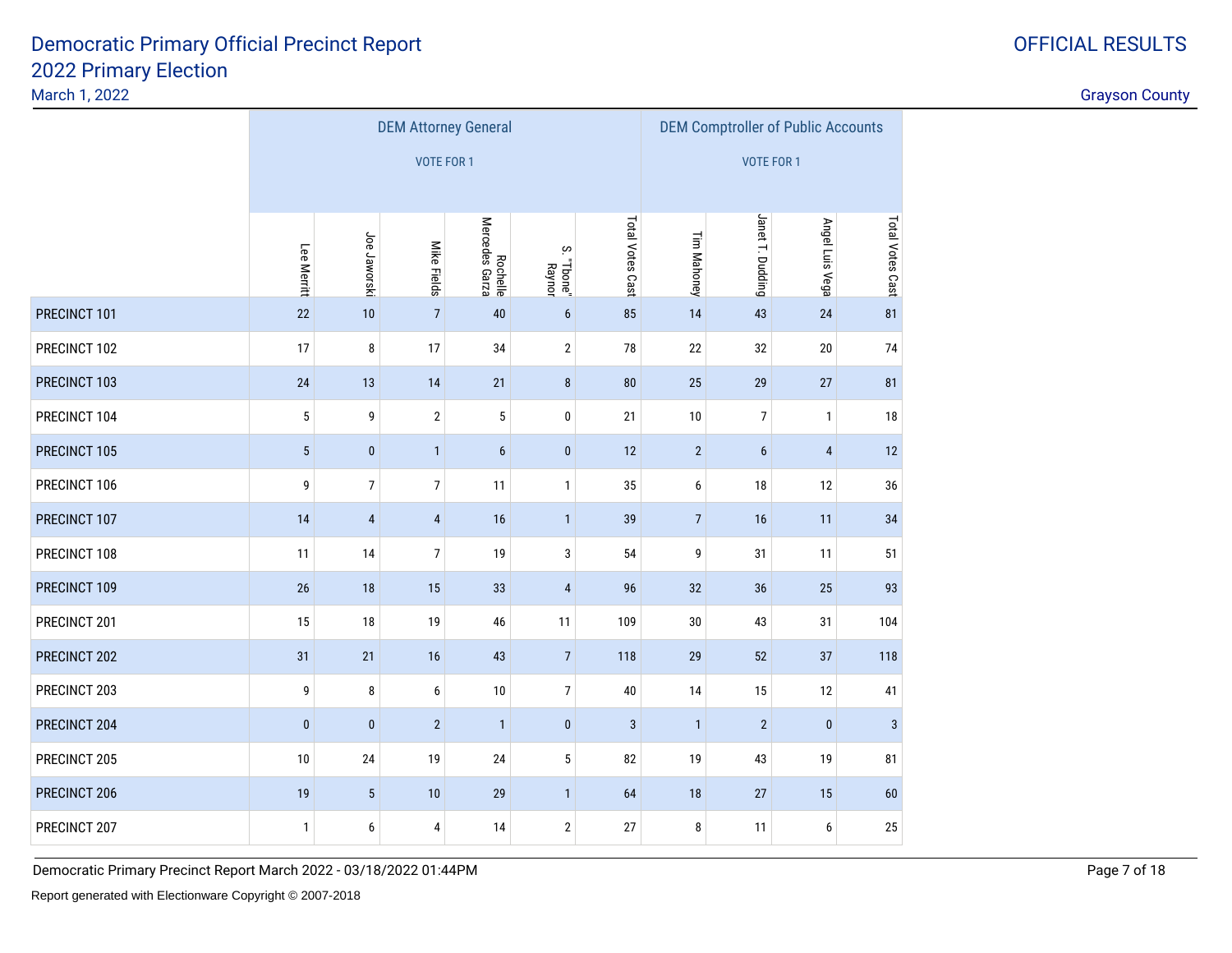March 1, 2022

|              |                |                |                   | <b>DEM Attorney General</b> |                      | <b>DEM Comptroller of Public Accounts</b> |                   |                  |                 |                  |  |
|--------------|----------------|----------------|-------------------|-----------------------------|----------------------|-------------------------------------------|-------------------|------------------|-----------------|------------------|--|
|              |                |                | <b>VOTE FOR 1</b> |                             |                      |                                           | <b>VOTE FOR 1</b> |                  |                 |                  |  |
|              | Lee Merritt    | Joe Jaworski   | Mike Fields       | Rochelle<br>Mercedes Garza  | S. "Tbone"<br>Raynor | Total Votes Cast                          | Tim Mahoney       | Janet T. Dudding | Angel Luis Vega | Total Votes Cast |  |
| PRECINCT 208 | 9              | 12             | $6\phantom{a}$    | $\boldsymbol{6}$            | $\overline{2}$       | 35                                        | 11                | 15               | $\bf 8$         | 34               |  |
| PRECINCT 209 | 6              | 8              | $\overline{7}$    | 17                          | $\sqrt{2}$           | $40\,$                                    | 14                | 13               | 12              | 39               |  |
| PRECINCT 210 | $\sqrt{5}$     | $\mathbf{3}$   | $\bf 8$           | 11                          | 11                   | $\overline{4}$                            | 26                |                  |                 |                  |  |
| PRECINCT 301 | 19             | 24             | 15                | 20                          | 45                   | 24                                        | 89                |                  |                 |                  |  |
| PRECINCT 302 | 35             | 27             | 15                | 38                          | 50                   | 27                                        | 115               |                  |                 |                  |  |
| PRECINCT 303 | $\overline{2}$ | $\sqrt{2}$     | 3                 | 3                           | $\pmb{0}$            | 10                                        | $\mathbf{2}$      | 5                | 4               | 11               |  |
| PRECINCT 304 | 28             | 14             | 17                | 52                          | $\boldsymbol{6}$     | 117                                       | 35                | 49               | 32              | 116              |  |
| PRECINCT 305 | $\overline{7}$ | 5              | $\sqrt{5}$        | 12                          | $\mathbf{1}$         | 30                                        | $\overline{7}$    | 13               | 8               | 28               |  |
| PRECINCT 306 | 12             | 14             | 15                | 23                          | $5\,$                | 69                                        | 23                | 33               | 11              | 67               |  |
| PRECINCT 307 | $\mathbf 5$    | 5              | $\sqrt{5}$        | 9                           | $\sqrt{2}$           | 26                                        | $\overline{7}$    | 14               | 5               | 26               |  |
| PRECINCT 308 | $\sqrt{5}$     | $\overline{2}$ | $\boldsymbol{6}$  | $\boldsymbol{6}$            | $\pmb{0}$            | 19                                        | $\overline{5}$    | 9                | $5\phantom{.0}$ | 19               |  |
| PRECINCT 309 | $\sqrt{3}$     | $\mathbf{2}$   | $\sqrt{2}$        | $\pmb{0}$                   | $\mathbf{1}$         | 8                                         | $\sqrt{2}$        | 4                | $\mathbf{2}$    | 8                |  |
| PRECINCT 310 | $\overline{2}$ | $\mathbf{3}$   | $\sqrt{2}$        | $\overline{2}$              | $\pmb{0}$            | 9                                         | $\mathbf{1}$      | $\overline{7}$   | $\mathbf{1}$    | 9                |  |
| PRECINCT 401 | 22             | 6              | 11                | 29                          | $5\,$                | 73                                        | 22                | 27               | 21              | 70               |  |
| PRECINCT 402 | $17$           | 11             | $10$              | 36                          | 76                   | 25                                        | 32                | 19               | 76              |                  |  |
| PRECINCT 403 | 9              | 25             | 15                | 32                          | 82                   | 18                                        | 44                | $22\,$           | 84              |                  |  |

OFFICIAL RESULTS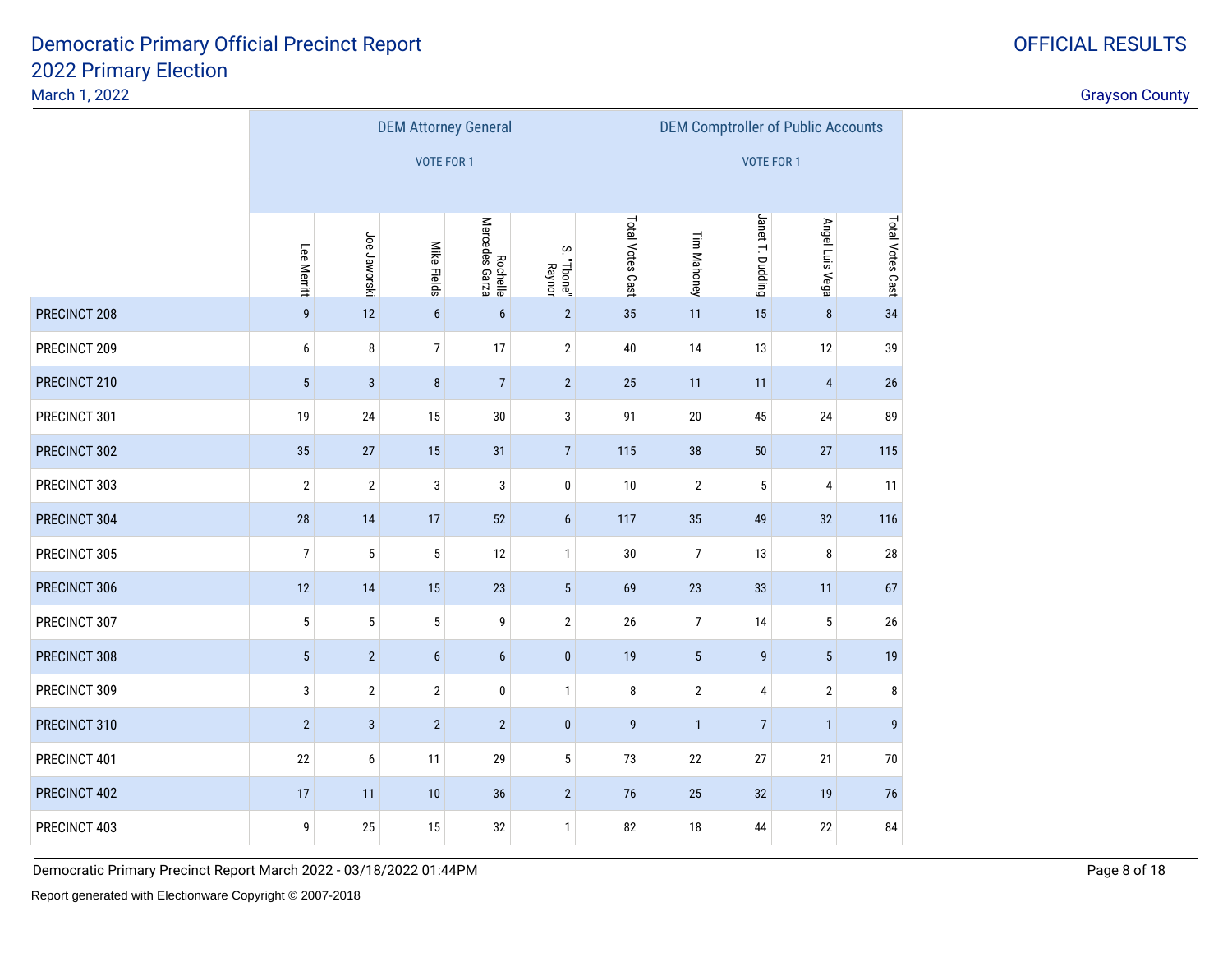March 1, 2022

|               |                |                 | <b>DEM Attorney General</b> |                            |                                     |                  | <b>DEM Comptroller of Public Accounts</b> |                  |                  |                |  |
|---------------|----------------|-----------------|-----------------------------|----------------------------|-------------------------------------|------------------|-------------------------------------------|------------------|------------------|----------------|--|
|               |                |                 | <b>VOTE FOR 1</b>           |                            |                                     |                  |                                           | VOTE FOR 1       |                  |                |  |
|               |                |                 |                             |                            |                                     |                  |                                           |                  |                  |                |  |
|               | Lee Merritt    | Joe Jaworski    | Mike Fields                 | Rochelle<br>Mercedes Garza | Tim Mahoney                         | Janet T. Dudding | Angel Luis Vega                           | Total Votes Cast |                  |                |  |
| PRECINCT 404  | 18             | 11              | 17                          | 41                         | "Tbone"<br>Raynor<br>$\overline{2}$ | 89               | 31                                        | 43               | 16               | 90             |  |
| PRECINCT 405  | 4              | $\mathbf{1}$    | $\overline{2}$              | 10                         | 4                                   | 10               | 4                                         | 18               |                  |                |  |
| PRECINCT 406  | 10             | 19              | 11                          | 16                         | $\overline{2}$                      | 58               | 21                                        | 22               | 13               | 56             |  |
| PRECINCT 407  | $\pmb{0}$      | $\overline{2}$  | $\overline{2}$              | 3                          | $\pmb{0}$                           | $\overline{7}$   | $\overline{2}$                            | $\overline{2}$   | $\mathbf{2}$     | 6              |  |
| PRECINCT 408  | $\overline{4}$ | $5\phantom{.0}$ | $\overline{4}$              | 17                         | $\overline{2}$                      | 32               | $5\phantom{.0}$                           | 19               | $\bf 8$          | 32             |  |
| PRECINCT 409  | $20\,$         | 33              | 13                          | 25                         | $\sqrt{2}$                          | 93               | 22                                        | 51               | 19               | 92             |  |
| PRECINCT 410  | 12             | 16              | 12                          | 13                         | $\sqrt{5}$                          | 58               | $26\,$                                    | 25               | $\boldsymbol{6}$ | 57             |  |
| PRECINCT 411  | 0              | $\bf{0}$        | $\overline{2}$              | 0                          | 0                                   | $\overline{2}$   | $\overline{2}$                            | 0                | $\bf{0}$         | $\overline{2}$ |  |
| PRECINCT 412  | 16             | 10              | $\overline{7}$              | 19                         | 55                                  | 19               | 19                                        | 18               | 56               |                |  |
| <b>Totals</b> | 488            | 425             | 362                         | 791                        | 115                                 | 2,181            | 619                                       | 973              | 546              | 2,138          |  |

#### OFFICIAL RESULTS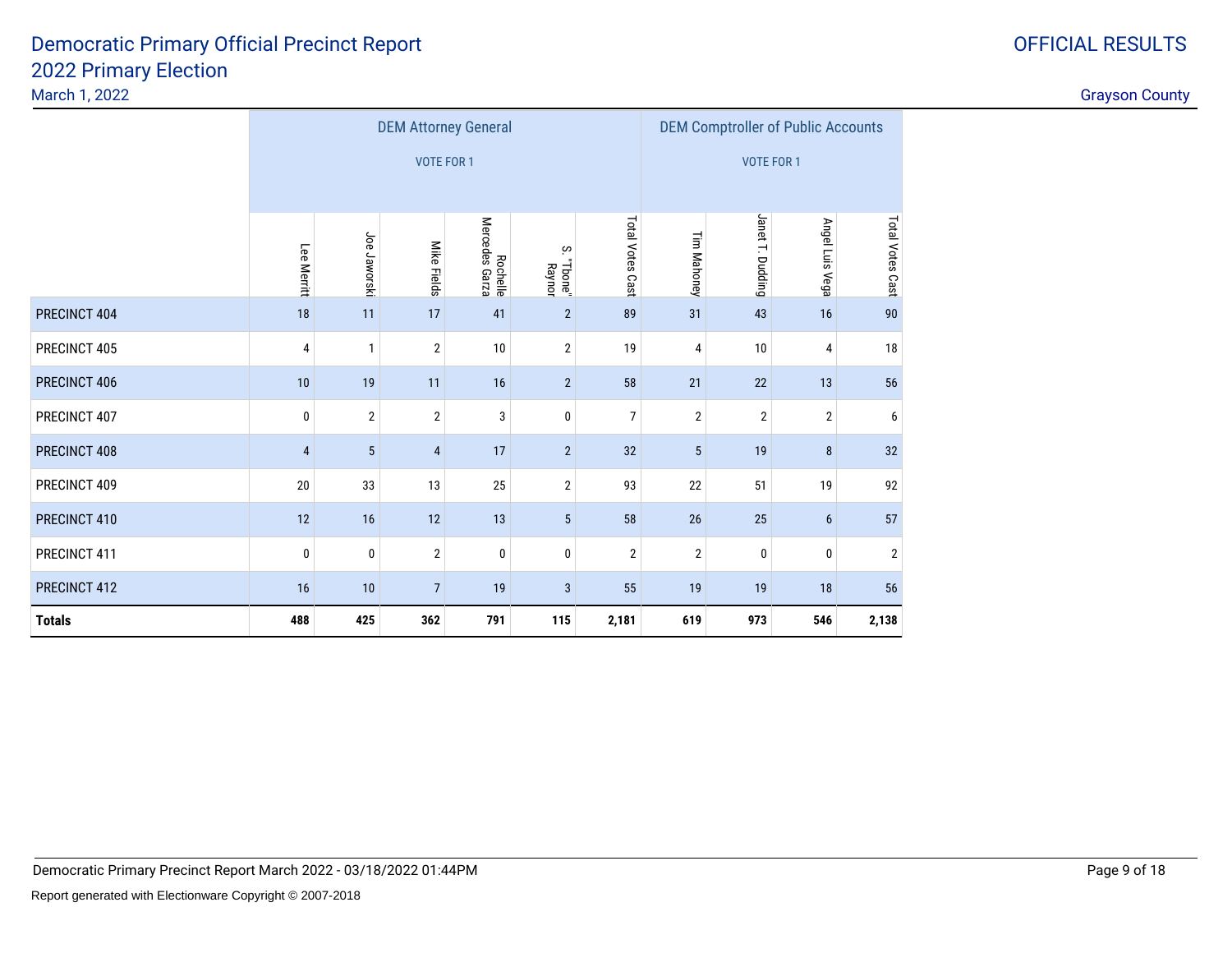| March 1, 2022 |                         |                                     |                   |                  |                  |              |                                           |                  |                                     |                  |                     |                  |                                                                | <b>Grayson County</b> |  |
|---------------|-------------------------|-------------------------------------|-------------------|------------------|------------------|--------------|-------------------------------------------|------------------|-------------------------------------|------------------|---------------------|------------------|----------------------------------------------------------------|-----------------------|--|
|               |                         | <b>DEM Comm General Land Office</b> |                   |                  |                  |              | <b>DEM Commissioner of</b><br>Agriculture |                  | <b>DEM Railroad</b><br>Commissioner |                  | <b>DEM Justice,</b> |                  | <b>DEM Justice,</b><br>Supreme Court, PI 3 Supreme Court, PI 5 |                       |  |
|               |                         |                                     | <b>VOTE FOR 1</b> |                  |                  |              | VOTE FOR 1                                |                  | <b>VOTE FOR 1</b>                   |                  | <b>VOTE FOR 1</b>   |                  | <b>VOTE FOR 1</b>                                              |                       |  |
|               | Sandragrace<br>Martinez | Michael Lange                       | Jay Kleberg       | Jimny Suh        | Total Votes Cast | Ed Ireson    | Susan Hays                                | Total Votes Cast | Luke Warford                        | Total Votes Cast | Erin A. Nowell      | Total Votes Cast | Amanda Reichek                                                 | Total Votes Cast      |  |
| PRECINCT 101  | 34                      | $20\,$                              | 16                | 13               | 83               | $20\,$       | 61                                        | 81               | 79                                  | 79               | 81                  | 81               | ${\bf 80}$                                                     | 80                    |  |
| PRECINCT 102  | 21                      | 24                                  | $\overline{7}$    | 22               | 74               | 24           | 54                                        | 78               | 76                                  | 76               | 76                  | 76               | 76                                                             | 76                    |  |
| PRECINCT 103  | 32                      | 20                                  | 15                | 15               | 82               | $20\,$       | 60                                        | ${\bf 80}$       | 76                                  | 76               | $78\,$              | 78               | 77                                                             | 77                    |  |
| PRECINCT 104  | $5\phantom{.0}$         | $\overline{2}$                      | 8                 | $\mathbf{3}$     | 18               | 12           | 9                                         | 21               | 22                                  | 22               | 21                  | 21               | 22                                                             | 22                    |  |
| PRECINCT 105  | $5\,$                   | $\overline{1}$                      | $\sqrt{3}$        | $\sqrt{3}$       | 12               | $\mathbf{1}$ | 11                                        | 12               | 11                                  | 11               | 11                  | 11               | 11                                                             | 11                    |  |
| PRECINCT 106  | 9                       | 10                                  | $\mathbf{2}$      | 13               | 34               | 9            | $26\,$                                    | 35               | 34                                  | 34               | 35                  | 35               | 33                                                             | 33                    |  |
| PRECINCT 107  | 12                      | 11                                  | $\overline{7}$    | $\overline{7}$   | 37               | 13           | 25                                        | 38               | 36                                  | 36               | 38                  | 38               | 37                                                             | 37                    |  |
| PRECINCT 108  | 16                      | 13                                  | 12                | 10               | 51               | 13           | 40                                        | 53               | 51                                  | 51               | 51                  | 51               | 51                                                             | 51                    |  |
| PRECINCT 109  | 32                      | 27                                  | 16                | 16               | 91               | 28           | 63                                        | 91               | 90                                  | $90\,$           | 91                  | 91               | 92                                                             | 92                    |  |
| PRECINCT 201  | 37                      | $18\,$                              | 24                | 27               | 106              | 27           | 82                                        | 109              | 102                                 | 102              | 103                 | 103              | 102                                                            | 102                   |  |
| PRECINCT 202  | 43                      | 28                                  | 18                | 29               | 118              | 28           | 91                                        | 119              | 117                                 | 117              | 115                 | 115              | 114                                                            | 114                   |  |
| PRECINCT 203  | 11                      | 9                                   | $\boldsymbol{9}$  | 11               | $40\,$           | 11           | 30                                        | 41               | 37                                  | $37\,$           | 38                  | $38\,$           | 36                                                             | 36                    |  |
| PRECINCT 204  | $\overline{1}$          | $\overline{2}$                      | $\pmb{0}$         | $\pmb{0}$        | $\sqrt{3}$       | $\sqrt{2}$   | $\overline{1}$                            | $\sqrt{3}$       | $\mathbf{3}$                        | $\sqrt{3}$       | $\mathbf{3}$        | $\sqrt{3}$       | $\mathbf{3}$                                                   | $\sqrt{3}$            |  |
| PRECINCT 205  | 24                      | 36                                  | $16\,$            | $\boldsymbol{6}$ | 82               | 23           | 57                                        | ${\bf 80}$       | 78                                  | $78\,$           | 79                  | 79               | $77\,$                                                         | 77                    |  |
| PRECINCT 206  | 29                      | 12                                  | $\overline{7}$    | 12               | 60               | 15           | 47                                        | 62               | 57                                  | 57               | 57                  | 57               | 58                                                             | 58                    |  |
| PRECINCT 207  | 8                       | $5\phantom{.0}$                     | $\sqrt{5}$        | 6                | 24               | 6            | 19                                        | 25               | 26                                  | $26\,$           | 27                  | 27               | 26                                                             | 26                    |  |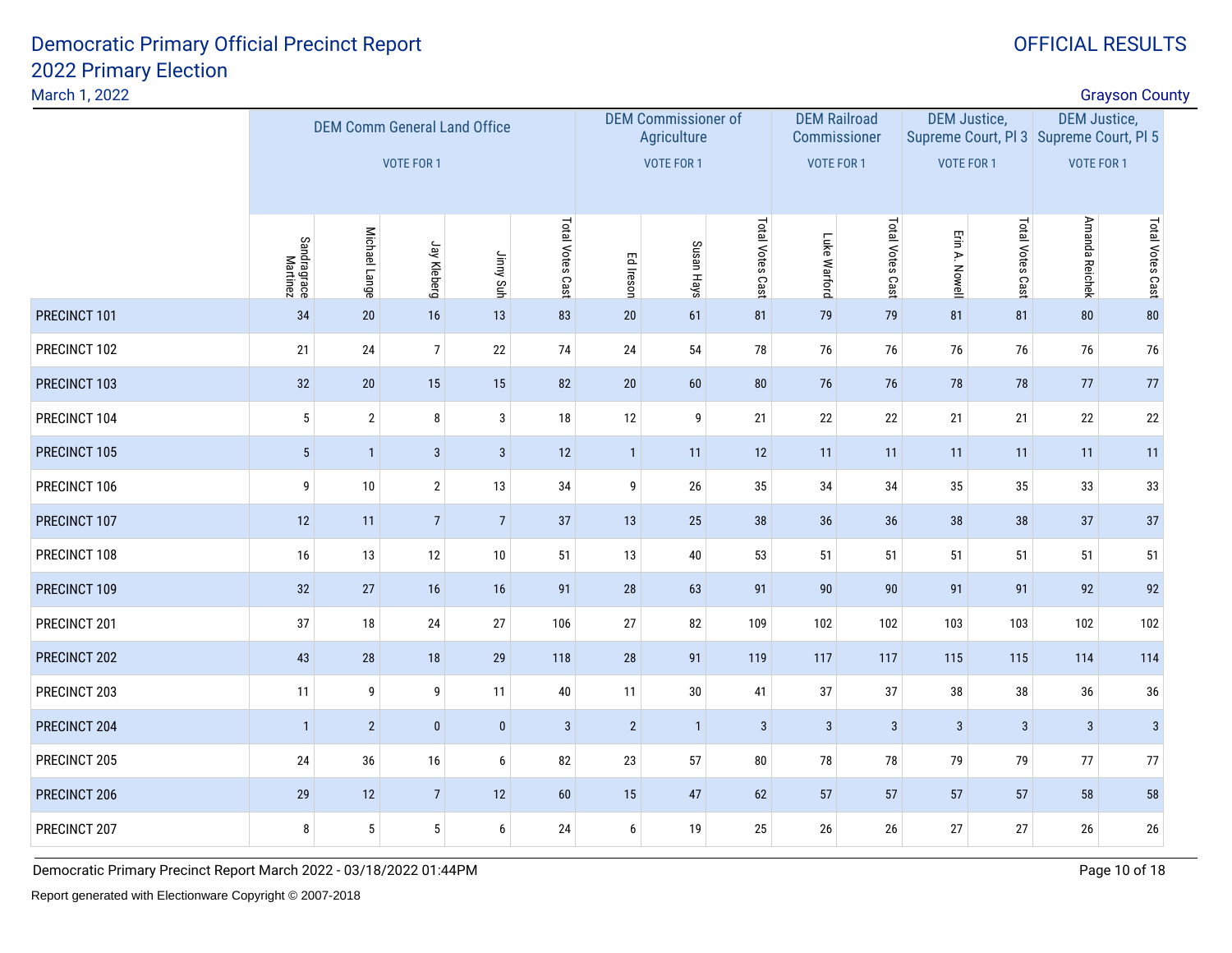March 1, 2022

|                  | <b>DEM Comm General Land Office</b><br><b>VOTE FOR 1</b> |                  |                  |                  |                 |                 |                  |                                           |                  |                                                          |                  |                                          |                  |                                                                                                                                  |
|------------------|----------------------------------------------------------|------------------|------------------|------------------|-----------------|-----------------|------------------|-------------------------------------------|------------------|----------------------------------------------------------|------------------|------------------------------------------|------------------|----------------------------------------------------------------------------------------------------------------------------------|
|                  |                                                          |                  |                  |                  |                 |                 |                  |                                           |                  |                                                          |                  |                                          |                  |                                                                                                                                  |
|                  | Michael Lange                                            | Jay Kleberg      |                  | Total Votes Cast | Ed Ireson       | Susan Hays      | Total Votes Cast | Luke Warford                              | Total Votes Cast | Erin A. Nowell                                           | Total Votes Cast | Amanda Reichek                           |                  |                                                                                                                                  |
| 12               | $\overline{9}$                                           | $\bf 8$          | $6\phantom{1}$   | 35               | $6\overline{6}$ | 29              | 35               | 33                                        | 33               | 32                                                       | 32               | 33                                       | 33               |                                                                                                                                  |
| $10\,$           | 15                                                       | $\sqrt{3}$       | 9                | 37               | 13              | 28              | 41               | 37                                        | $37\,$           | 38                                                       | 38               | 39                                       | 39               |                                                                                                                                  |
| $\overline{5}$   | $\bf 8$                                                  | $\boldsymbol{6}$ | $\boldsymbol{6}$ | 25               | $\overline{7}$  | $20\,$          | $27\,$           | 25                                        | 25               | $26\,$                                                   | $26\,$           | 25                                       | 25               |                                                                                                                                  |
| 31               | 26                                                       | 14               | 18               | 89               | 17              | 73              | 90               | 87                                        | 87               | 88                                                       | 88               | 89                                       | 89               |                                                                                                                                  |
| 35               | 37                                                       | 21               | 21               | 114              | 36              | 76              | 112              | 109                                       | 109              | 107                                                      | 107              | 108                                      | 108              |                                                                                                                                  |
| 3                | 5                                                        | 3                | 0                | 11               | 3               | 8               | 11               | 11                                        | 11               | 11                                                       | 11               | 11                                       | 11               |                                                                                                                                  |
| 37               | 34                                                       | 20               | 21               | 112              | $23\,$          | 91              | 114              | 109                                       | 109              | 109                                                      | 109              | 108                                      | 108              |                                                                                                                                  |
| $10$             | 9                                                        | $\pmb{4}$        | $5\phantom{.0}$  | $28\,$           | $\overline{7}$  | 24              | 31               | 28                                        | $28\,$           | 28                                                       | 28               | 29                                       | 29               |                                                                                                                                  |
| 18               | 29                                                       | $\boldsymbol{9}$ | 11               | 67               | 29              | 39              | 68               | 67                                        | 67               | 66                                                       | 66               | 68                                       | 68               |                                                                                                                                  |
| 9                | 6                                                        |                  | $\overline{4}$   | 26               | 8               | 18              | 26               | 27                                        | $27\,$           | 26                                                       | 26               | 26                                       | 26               |                                                                                                                                  |
| $\boldsymbol{6}$ | $\mathbf{3}$                                             | $\sqrt{5}$       | $\overline{5}$   | 19               | $5\phantom{.0}$ | 14              | 19               | 16                                        | 16               | 18                                                       | 18               | 17                                       | 17               |                                                                                                                                  |
| $\sqrt{3}$       | $\overline{2}$                                           | $\mathbf{1}$     | $\mathbf{2}$     | $\bf 8$          | $\overline{2}$  | 6               | 8                | 9                                         | $\boldsymbol{9}$ | 9                                                        | 9                | 9                                        | 9                |                                                                                                                                  |
| $\mathbf{1}$     | $\mathbf{3}$                                             | $\sqrt{3}$       | $\overline{2}$   | $\boldsymbol{9}$ | $\overline{4}$  | $5\phantom{.0}$ | 9                | 8                                         | 8                | $\bf 8$                                                  | $\bf 8$          | 9                                        | $\boldsymbol{9}$ |                                                                                                                                  |
| 29               | 18                                                       | 10               | 11               | 68               | $23\,$          | 47              | $70\,$           | 62                                        | 62               | 66                                                       | 66               | 64                                       | 64               |                                                                                                                                  |
| 25               | 24                                                       | 10               | 15               | 74               | 18              | 56              | 74               | 70                                        | $70$             | 75                                                       | 75               | 73                                       | 73               |                                                                                                                                  |
| 23               | 25                                                       | 16               | 21               | 85               | 24              | 61              | 85               | 77                                        | $77\,$           | 81                                                       | 81               | 82                                       | 82               |                                                                                                                                  |
|                  | Sandragrace<br>Martinez                                  |                  |                  | 7 <sup>1</sup>   | Jimy Suh        |                 | VOTE FOR 1       | <b>DEM Commissioner of</b><br>Agriculture |                  | <b>DEM Railroad</b><br>Commissioner<br><b>VOTE FOR 1</b> |                  | <b>DEM Justice,</b><br><b>VOTE FOR 1</b> |                  | <b>Grayson County</b><br><b>DEM Justice,</b><br>Supreme Court, PI 3 Supreme Court, PI 5<br><b>VOTE FOR 1</b><br>Total Votes Cast |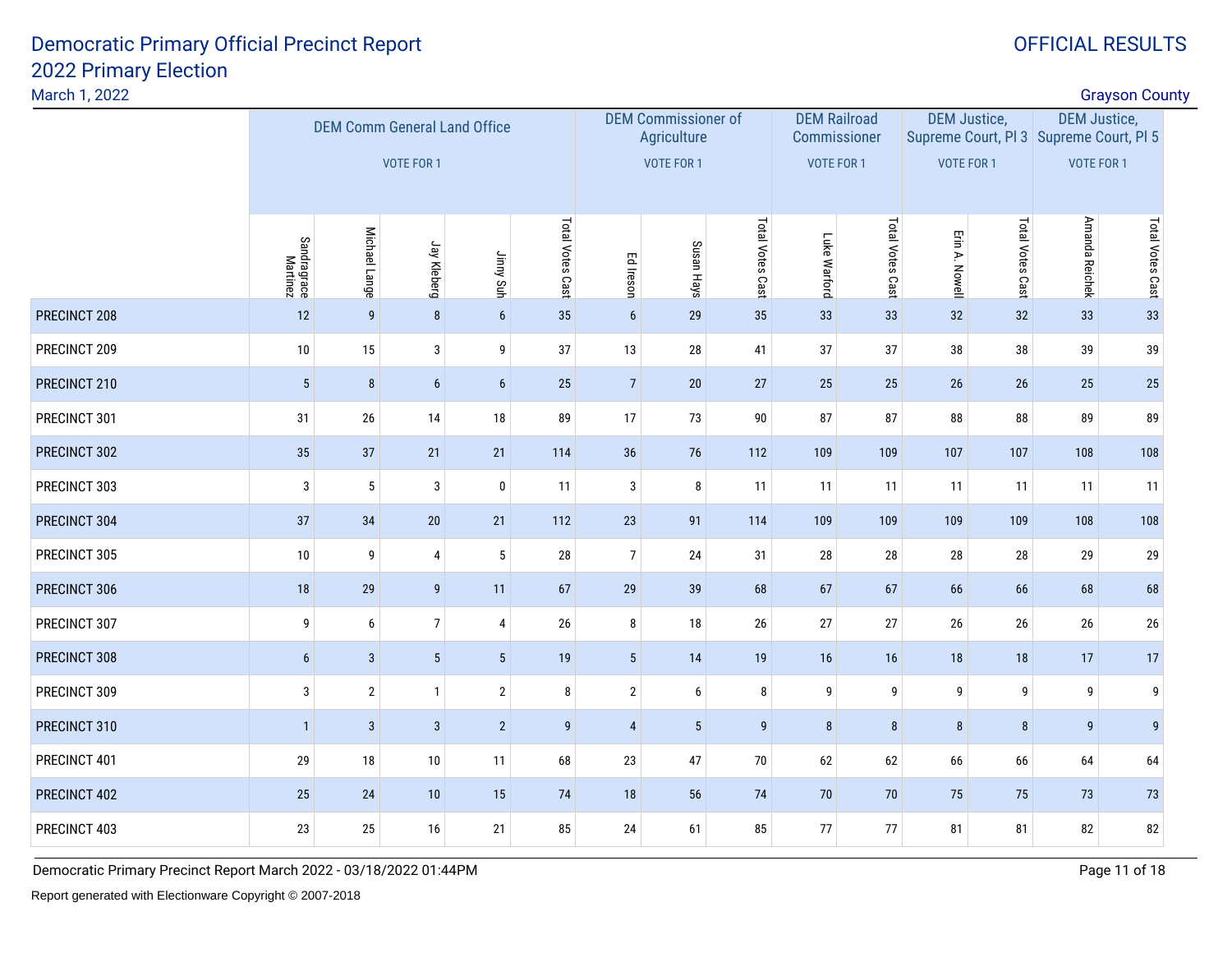| <b>Grayson County</b> |  |
|-----------------------|--|

| March 1, 2022 |                                     |                |                 |                 |                  |                |                                                                                  |                     |                |                     |                   |                                                                |                 | <b>Grayson County</b> |  |
|---------------|-------------------------------------|----------------|-----------------|-----------------|------------------|----------------|----------------------------------------------------------------------------------|---------------------|----------------|---------------------|-------------------|----------------------------------------------------------------|-----------------|-----------------------|--|
|               | <b>DEM Comm General Land Office</b> |                |                 |                 |                  |                | <b>DEM Railroad</b><br><b>DEM Commissioner of</b><br>Agriculture<br>Commissioner |                     |                | <b>DEM Justice,</b> |                   | <b>DEM Justice,</b><br>Supreme Court, PI 3 Supreme Court, PI 5 |                 |                       |  |
|               | VOTE FOR 1                          |                |                 |                 | VOTE FOR 1       |                | VOTE FOR 1                                                                       |                     | VOTE FOR 1     |                     | VOTE FOR 1        |                                                                |                 |                       |  |
|               | Sandragrace<br>Martinez             | Michael Lange  | Jay Kleberg     | Jimny Suh       | Total Votes Cast | Ed Ireson      | Susan<br>Hays                                                                    | Total Votes<br>Cast | Luke Warford   | Total Votes Cast    | Erin A.<br>Nowell | Total Votes Cast                                               | Amanda Reichek  | Total Votes Cast      |  |
| PRECINCT 404  | 31                                  | 28             | 22              | 9               | 90               | 24             | 68                                                                               | 92                  | 94             | 94                  | 91                | 91                                                             | 89              | 89                    |  |
| PRECINCT 405  | 12                                  | 5              | $\mathbf{1}$    | $\mathbf{1}$    | 19               | $\overline{7}$ | 12                                                                               | 19                  | 19             | 19                  | 19                | 19                                                             | 19              | 19                    |  |
| PRECINCT 406  | 18                                  | 16             | 16              | 8               | 58               | 25             | 32                                                                               | 57                  | 53             | 53                  | 54                | 54                                                             | 53              | 53                    |  |
| PRECINCT 407  | 4                                   | $\overline{1}$ | $\mathbf{1}$    | $\mathbf{1}$    | $\overline{7}$   | $\mathbf{1}$   | 6                                                                                | $\overline{7}$      | $\overline{7}$ | $\overline{7}$      | $\overline{7}$    | $\overline{7}$                                                 | $\overline{7}$  | $\overline{7}$        |  |
| PRECINCT 408  | 11                                  | 5              | $5\phantom{.0}$ | 10              | 31               | 5              | 28                                                                               | 33                  | 32             | 32                  | 32                | 32                                                             | 30 <sup>°</sup> | 30                    |  |
| PRECINCT 409  | 30                                  | 12             | 26              | 22              | 90               | 17             | 75                                                                               | 92                  | 89             | 89                  | 89                | 89                                                             | 88              | 88                    |  |
| PRECINCT 410  | 14                                  | 18             | 20              | $7\overline{ }$ | 59               | 16             | 42                                                                               | 58                  | 52             | 52                  | 53                | 53                                                             | 53              | 53                    |  |
| PRECINCT 411  | $\mathbf 0$                         | 0              | $\overline{2}$  | 0               | $\mathbf{2}$     | $\overline{2}$ | 0                                                                                | $\overline{2}$      | $\overline{2}$ | $\overline{2}$      | $\overline{2}$    | $\overline{2}$                                                 | $\overline{2}$  | $\overline{2}$        |  |
| PRECINCT 412  | 15                                  | 16             | 15              | 12              | 58               | 17             | 41                                                                               | 58                  | 52             | 52                  | 54                | 54                                                             | 56              | 56                    |  |
| <b>Totals</b> | 711                                 | 592            | 413             | 420             | 2,136            | 591            | 1,575                                                                            | 2,166               | 2,070          | 2,070               | 2,093             | 2,093                                                          | 2,082           | 2,082                 |  |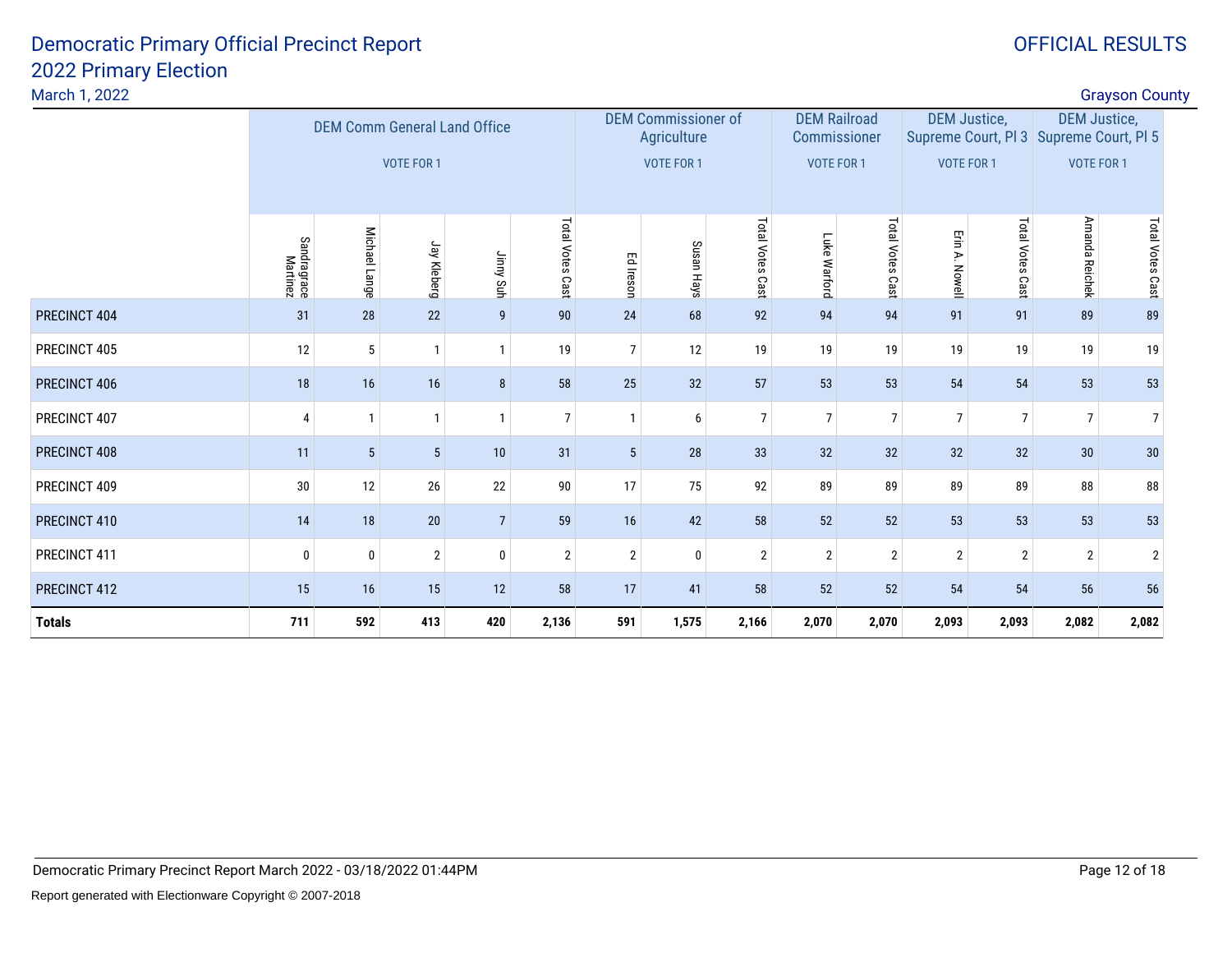March 1, 2022

| <b>Grayson County</b> |  |
|-----------------------|--|
|-----------------------|--|

| March 1, 2022 |                                                                 |                  |                                                         |                  |                |                                                         |                 |                                                                                                |                  |                |                                        |                                        |                  | <b>Grayson County</b> |
|---------------|-----------------------------------------------------------------|------------------|---------------------------------------------------------|------------------|----------------|---------------------------------------------------------|-----------------|------------------------------------------------------------------------------------------------|------------------|----------------|----------------------------------------|----------------------------------------|------------------|-----------------------|
|               | <b>DEM Justice,</b><br>Supreme Court, PI 9<br><b>VOTE FOR 1</b> |                  | DEM Judge, Ct of<br>Crim App, PI 5<br><b>VOTE FOR 1</b> |                  |                | DEM Judge, Ct of<br>Crim App, Pl 6<br><b>VOTE FOR 1</b> |                 | DEM Member, State BoE, Dist DEM Justice, 5th Ct DEM Justice, 5th Ct<br>12<br><b>VOTE FOR 1</b> |                  |                | of App Dist, Pl 4<br><b>VOTE FOR 1</b> | of App Dist, Pl 7<br><b>VOTE FOR 1</b> |                  |                       |
|               | Julia Maldonado                                                 | Total Votes Cast | <b>Dana Huffman</b>                                     | Total Votes Cast | Robert Johnson | Total Votes Cast                                        | Alex Cornwallis | Roberto Velasco                                                                                | Total Votes Cast | Maricela Moore | Total Votes Cast                       | Nancy Kennedy                          | Total Votes Cast |                       |
| PRECINCT 101  | 79                                                              | 79               | 79                                                      | 79               | 76             | 76                                                      | 35              | 47                                                                                             | 82               | 78             | 78                                     | 79                                     | 79               |                       |
| PRECINCT 102  | 77                                                              | $77$             | 76                                                      | 76               | $73\,$         | 73                                                      | $35\,$          | 41                                                                                             | 76               | 75             | 75                                     | 73                                     | 73               |                       |
| PRECINCT 103  | 76                                                              | 76               | 76                                                      | 76               | 78             | 78                                                      | 30              | 50                                                                                             | 80               | 77             | 77                                     | 78                                     | 78               |                       |
| PRECINCT 104  | 21                                                              | 21               | 21                                                      | 21               | 21             | 21                                                      | 14              | 8                                                                                              | 22               | $20\,$         | $20\,$                                 | $22\,$                                 | 22               |                       |
| PRECINCT 105  | 11                                                              | 11               | 11                                                      | 11               | 11             | 11                                                      | $\mathbf{1}$    | 11                                                                                             | 12               | 11             | 11                                     | 11                                     | 11               |                       |
| PRECINCT 106  | 33                                                              | 33               | 34                                                      | 34               | $34\,$         | 34                                                      | $18\,$          | 17                                                                                             | 35               | 34             | 34                                     | 33                                     | 33               |                       |
| PRECINCT 107  | 37                                                              | 37               | 37                                                      | 37               | 35             | 35                                                      | 19              | 17                                                                                             | 36               | 37             | 37                                     | 37                                     | 37               |                       |
| PRECINCT 108  | 49                                                              | 49               | $50\,$                                                  | $50\,$           | $50\,$         | $50\,$                                                  | $30\,$          | 21                                                                                             | 51               | $52\,$         | 52                                     | 51                                     | 51               |                       |
| PRECINCT 109  | 91                                                              | 91               | 91                                                      | 91               | 91             | 91                                                      | 45              | 46                                                                                             | 91               | 89             | 89                                     | 90                                     | 90               |                       |
| PRECINCT 201  | 104                                                             | 104              | 103                                                     | 103              | 99             | 99                                                      | 47              | 62                                                                                             | 109              | 106            | 106                                    | 103                                    | 103              |                       |
| PRECINCT 202  | 119                                                             | 119              | 114                                                     | 114              | 114            | 114                                                     | 57              | 57                                                                                             | 114              | 114            | 114                                    | 113                                    | 113              |                       |
| PRECINCT 203  | 37                                                              | 37               | 37                                                      | $37\,$           | 38             | 38                                                      | 22              | 16                                                                                             | 38               | 37             | 37                                     | $38\,$                                 | 38               |                       |
| PRECINCT 204  | $\mathbf{3}$                                                    | $\sqrt{3}$       | $\mathbf{3}$                                            | $\mathbf{3}$     | $\mathbf{3}$   | $\mathbf{3}$                                            | $\sqrt{2}$      | $\mathbf{1}$                                                                                   | $\mathbf{3}$     | $\mathbf{3}$   | 3                                      | $\sqrt{3}$                             | $\mathbf{3}$     |                       |
| PRECINCT 205  | 76                                                              | 76               | 78                                                      | 78               | 77             | 77                                                      | 42              | 38                                                                                             | ${\bf 80}$       | 77             | 77                                     | 79                                     | 79               |                       |
| PRECINCT 206  | 57                                                              | 57               | 59                                                      | 59               | 58             | 58                                                      | 31              | 30                                                                                             | 61               | 58             | 58                                     | 58                                     | 58               |                       |
| PRECINCT 207  | 27                                                              | 27               | 27                                                      | $27\,$           | 27             | 27                                                      | 8               | 18                                                                                             | 26               | 27             | 27                                     | 27                                     | 27               |                       |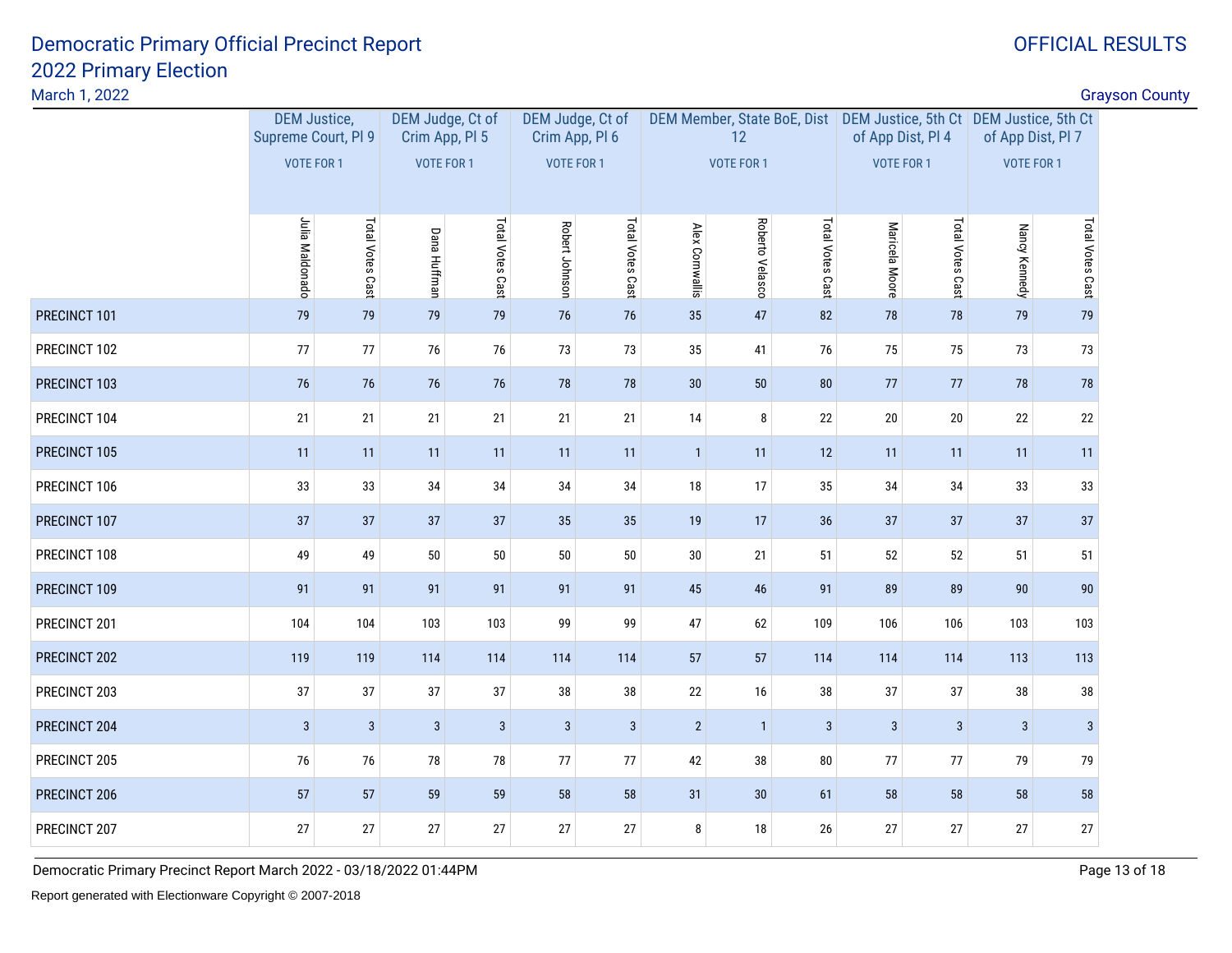March 1, 2022

discussion of the contract of the contract of the contract of the contract of the contract of the contract of the contract of the contract of the contract of the contract of the contract of the contract of the contract of

|              | <b>DEM Justice,</b><br>Supreme Court, Pl 9<br>VOTE FOR 1 |                  | DEM Judge, Ct of<br>Crim App, Pl 5<br>VOTE FOR 1 |                  |                | DEM Judge, Ct of<br>Crim App, Pl 6<br><b>VOTE FOR 1</b> |                 | DEM Member, State BoE, Dist DEM Justice, 5th Ct DEM Justice, 5th Ct<br>12<br><b>VOTE FOR 1</b> |                  |                  | of App Dist, Pl 4<br>VOTE FOR 1 |                  | of App Dist, Pl 7<br><b>VOTE FOR 1</b> |
|--------------|----------------------------------------------------------|------------------|--------------------------------------------------|------------------|----------------|---------------------------------------------------------|-----------------|------------------------------------------------------------------------------------------------|------------------|------------------|---------------------------------|------------------|----------------------------------------|
|              | Julia Maldonado                                          | Total Votes Cast | <b>Dana Huffman</b>                              | Total Votes Cast | Robert Johnson | Total Votes Cast                                        | Alex Cornwallis | Roberto Velasco                                                                                | Total Votes Cast | Maricela Moore   | Total Votes Cast                | Nancy Kennedy    | Total Votes Cast                       |
| PRECINCT 208 | 32                                                       | 32               | 33                                               | 33               | 34             | 34                                                      | 15              | 20                                                                                             | 35               | 33               | 33                              | 33               | 33                                     |
| PRECINCT 209 | 40                                                       | $40\,$           | 41                                               | 41               | 38             | 38                                                      | 17              | 25                                                                                             | 42               | 41               | 41                              | 39               | 39                                     |
| PRECINCT 210 | 25                                                       | 25               | 25                                               | 25               | 25             | 25                                                      | 13              | 13                                                                                             | 26               | 25               | 25                              | 25               | 25                                     |
| PRECINCT 301 | 88                                                       | 88               | 90                                               | $90\,$           | 87             | 87                                                      | 32              | 55                                                                                             | 87               | 85               | 85                              | 84               | 84                                     |
| PRECINCT 302 | 107                                                      | 107              | 108                                              | 108              | 106            | 106                                                     | 55              | 59                                                                                             | 114              | 102              | 102                             | 107              | 107                                    |
| PRECINCT 303 | 11                                                       | 11               | 11                                               | 11               | 11             | 11                                                      | $\overline{7}$  | $\overline{4}$                                                                                 | 11               | 11               | 11                              | 11               | 11                                     |
| PRECINCT 304 | 111                                                      | 111              | 110                                              | 110              | 110            | 110                                                     | 48              | 67                                                                                             | 115              | 109              | 109                             | 109              | 109                                    |
| PRECINCT 305 | $27\,$                                                   | 27               | 30                                               | $30\,$           | 30             | 30                                                      | 14              | $14$                                                                                           | 28               | 27               | 27                              | $26\,$           | 26                                     |
| PRECINCT 306 | 66                                                       | 66               | 67                                               | 67               | 66             | 66                                                      | 47              | 22                                                                                             | 69               | 69               | 69                              | 67               | 67                                     |
| PRECINCT 307 | 26                                                       | 26               | 26                                               | $26\phantom{.}$  | 26             | 26                                                      | 13              | 13                                                                                             | 26               | 26               | 26                              | $26\,$           | 26                                     |
| PRECINCT 308 | 17                                                       | 17               | 17                                               | 17               | 16             | 16                                                      | 11              | $\bf 8$                                                                                        | 19               | 15               | 15                              | 15               | 15                                     |
| PRECINCT 309 | 9                                                        | 9                | 9                                                | $\boldsymbol{9}$ | 9              | 9                                                       | $5\phantom{.0}$ | $\mathbf{3}$                                                                                   | 8                | 9                | 9                               | 9                | 9                                      |
| PRECINCT 310 | $\overline{9}$                                           | $\overline{9}$   | $\overline{9}$                                   | 9                | 9              | $\boldsymbol{9}$                                        | 6               | $\mathbf{3}$                                                                                   | $\overline{9}$   | $\boldsymbol{9}$ | $\overline{9}$                  | $\boldsymbol{9}$ | 9                                      |
| PRECINCT 401 | 63                                                       | 63               | 63                                               | 63               | 63             | 63                                                      | 27              | 44                                                                                             | 71               | 65               | 65                              | 62               | 62                                     |
| PRECINCT 402 | $74$                                                     | 74               | $73\,$                                           | 73               | 73             | 73                                                      | 34              | 42                                                                                             | 76               | 74               | $74$                            | $74$             | 74                                     |
| PRECINCT 403 | 79                                                       | 79               | 79                                               | 79               | 76             | 76                                                      | 32              | $51\,$                                                                                         | 83               | 81               | 81                              | 82               | 82                                     |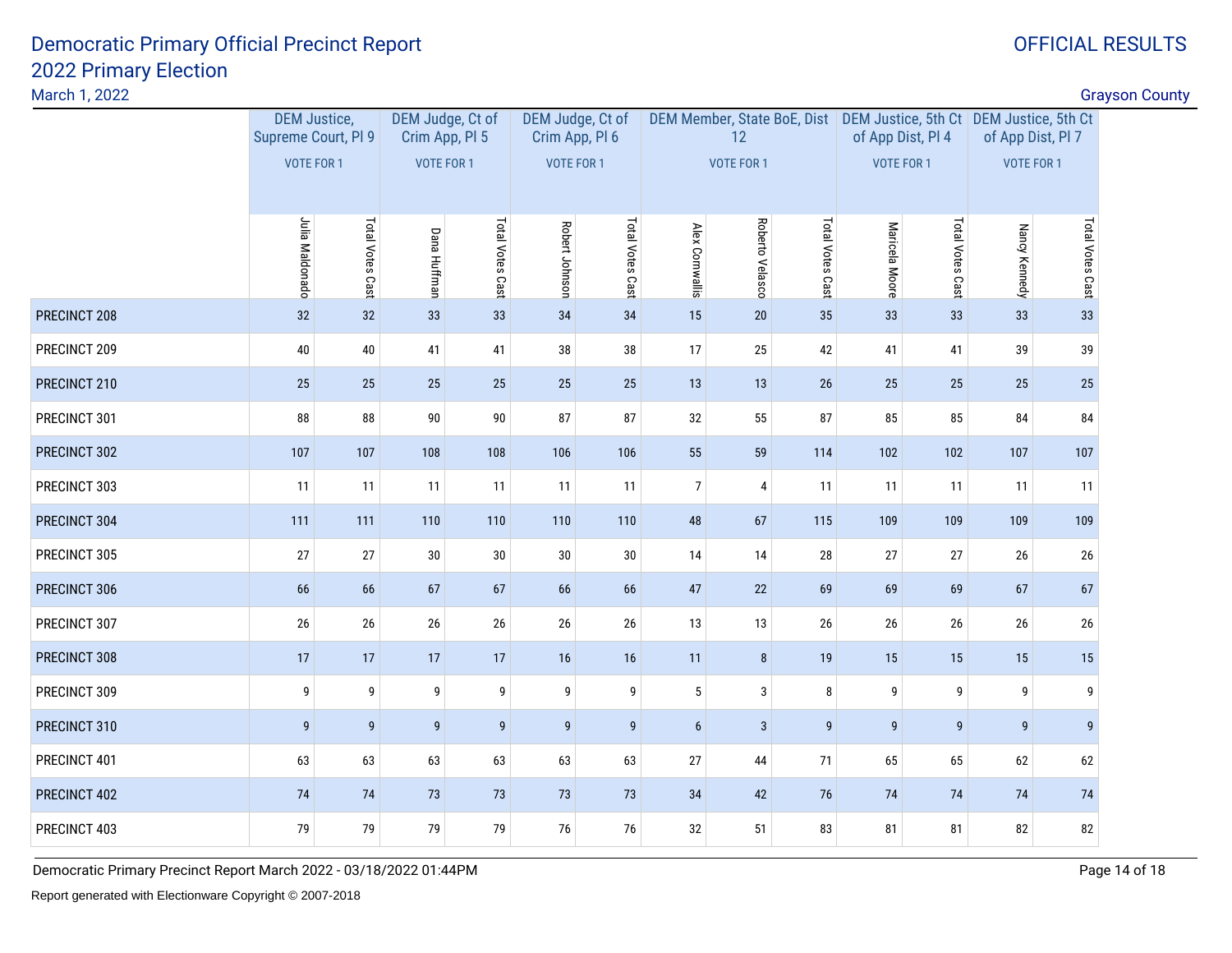|  | <b>OFFICIAL RESULTS</b> |
|--|-------------------------|
|  |                         |

| March 1, 2022 |                                                                                  |                     |                                                                         |                  |                                          |                     |                                          |                    |                   |                |                              |                | <b>Grayson County</b> |
|---------------|----------------------------------------------------------------------------------|---------------------|-------------------------------------------------------------------------|------------------|------------------------------------------|---------------------|------------------------------------------|--------------------|-------------------|----------------|------------------------------|----------------|-----------------------|
|               | DEM Judge, Ct of<br><b>DEM Justice,</b><br>Supreme Court, PI 9<br>Crim App, PI 5 |                     | DEM Judge, Ct of<br>DEM Member, State BoE, Dist<br>Crim App, Pl 6<br>12 |                  | DEM Justice, 5th Ct<br>of App Dist, Pl 4 |                     | DEM Justice, 5th Ct<br>of App Dist, Pl 7 |                    |                   |                |                              |                |                       |
|               | VOTE FOR 1                                                                       |                     | <b>VOTE FOR 1</b><br><b>VOTE FOR 1</b>                                  |                  |                                          | <b>VOTE FOR 1</b>   |                                          |                    | <b>VOTE FOR 1</b> |                | <b>VOTE FOR 1</b>            |                |                       |
|               | Julia Maldonado                                                                  | Total Votes<br>Cast | Dana Huffman                                                            | Total Votes Cast | Robert Johnson                           | Total Votes<br>Cast | Alex Cornwallis                          | Roberto<br>Velasco | Total Votes Cast  | Maricela Moore | <b>Total Votes</b><br>: Cast | Nancy Kennedy  | Total Votes Cast      |
| PRECINCT 404  | 91                                                                               | 91                  | 88                                                                      | 88               | 86                                       | 86                  | 49                                       | 41                 | 90                | 91             | 91                           | 88             | 88                    |
| PRECINCT 405  | 19                                                                               | 19                  | 19                                                                      | 19               | 19                                       | 19                  | $\overline{7}$                           | 12                 | 19                | 19             | 19                           | 19             | 19                    |
| PRECINCT 406  | 54                                                                               | 54                  | 52                                                                      | 52               | 53                                       | 53                  | 35                                       | 21                 | 56                | 53             | 53                           | 53             | 53                    |
| PRECINCT 407  | $\overline{7}$                                                                   | $\overline{7}$      | 6                                                                       | 6                | 6                                        | 6                   | $\overline{2}$                           | 5                  | $\overline{7}$    | $\overline{7}$ | $\overline{7}$               | $\overline{7}$ | $\overline{7}$        |
| PRECINCT 408  | 30                                                                               | 30 <sup>°</sup>     | 30                                                                      | 30               | 30                                       | 30                  | 11                                       | 19                 | 30                | 29             | 29                           | 29             | 29                    |
| PRECINCT 409  | 89                                                                               | 89                  | 89                                                                      | 89               | 87                                       | 87                  | 37                                       | 55                 | 92                | 89             | 89                           | 88             | 88                    |
| PRECINCT 410  | 54                                                                               | 54                  | 53                                                                      | 53               | 53                                       | 53                  | 29                                       | 27                 | 56                | 53             | 53                           | 53             | 53                    |
| PRECINCT 411  | $\overline{2}$                                                                   | $\overline{2}$      | $\overline{2}$                                                          | $\mathbf{2}$     | $\overline{2}$                           | $\overline{2}$      | $\mathbf{0}$                             | $\overline{2}$     | $\overline{2}$    | $\overline{2}$ | $\overline{2}$               | $\overline{2}$ | $\overline{2}$        |
| PRECINCT 412  | 55                                                                               | 55                  | 54                                                                      | 54               | 53                                       | 53                  | 23                                       | 33                 | 56                | 54             | 54                           | 54             | 54                    |
| <b>Totals</b> | 2,082                                                                            | 2,082               | 2,080                                                                   | 2,080            | 2,053                                    | 2,053               | 1,005                                    | 1,138              | 2,143             | 2,073          | 2,073                        | 2,066          | 2,066                 |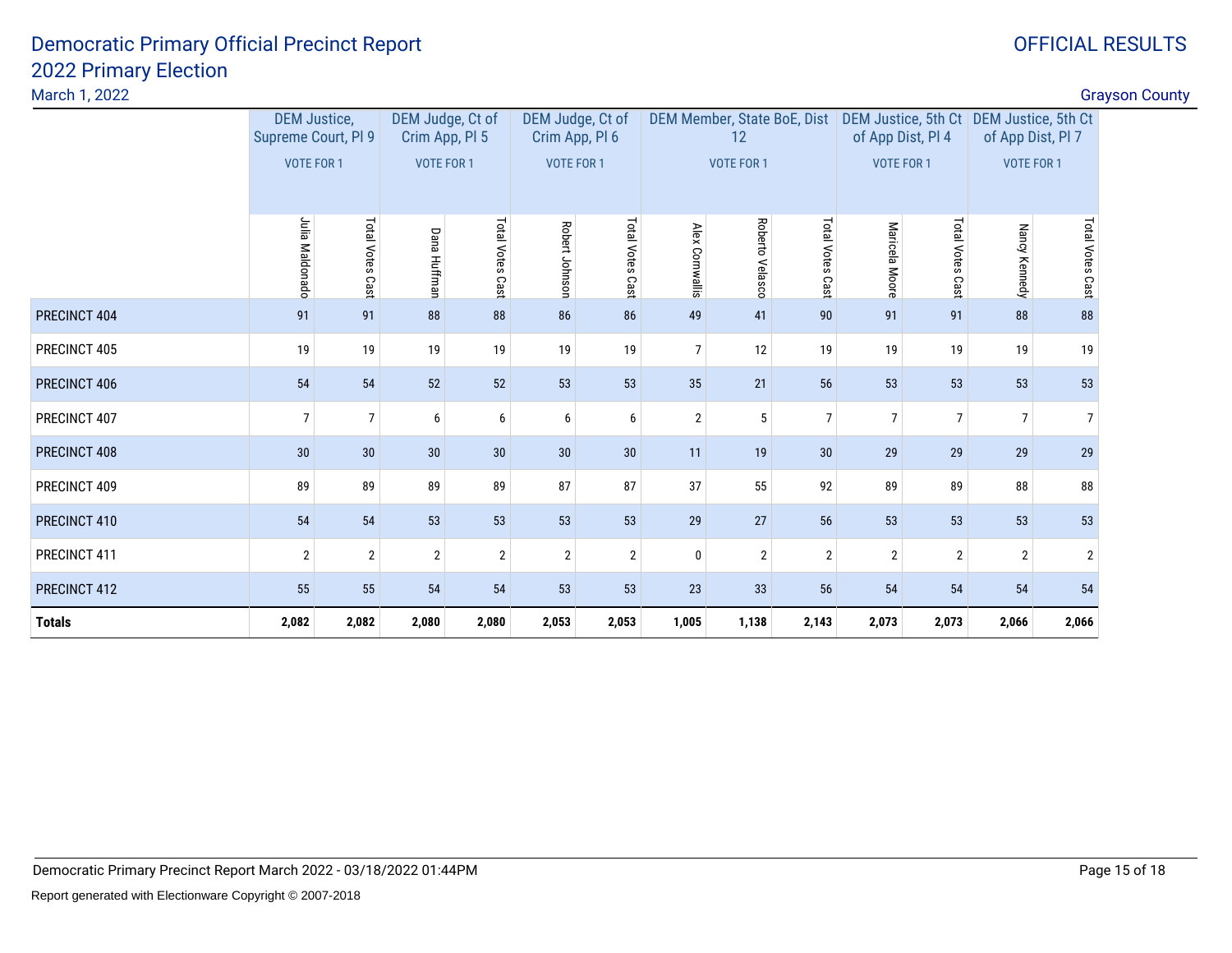#### March 1, 2022

|              | <b>DEM Judge, County</b><br>Court at Law No. 2 |                         | <b>DEM County Chair</b> |                  |  |  |
|--------------|------------------------------------------------|-------------------------|-------------------------|------------------|--|--|
|              | <b>VOTE FOR 1</b>                              |                         | <b>VOTE FOR 1</b>       |                  |  |  |
|              |                                                |                         |                         |                  |  |  |
|              | <b>Barry Rubarts</b>                           | <b>Total Votes Cast</b> | <b>Glenn Melancon</b>   | Total Votes Cast |  |  |
| PRECINCT 101 | 77                                             | 77                      | 78                      | 78               |  |  |
| PRECINCT 102 | 72                                             | 72                      | 73                      | 73               |  |  |
| PRECINCT 103 | 77                                             | 77                      | 76                      | 76               |  |  |
| PRECINCT 104 | 21                                             | 21                      | 21                      | 21               |  |  |
| PRECINCT 105 | 11                                             | 11                      | 11                      | 11               |  |  |
| PRECINCT 106 | 34                                             | 34                      | 32                      | 32               |  |  |
| PRECINCT 107 | 35                                             | 35                      | 35                      | 35               |  |  |
| PRECINCT 108 | 51                                             | 51                      | 50                      | 50               |  |  |
| PRECINCT 109 | 90                                             | 90                      | 90                      | 90               |  |  |
| PRECINCT 201 | 103                                            | 103                     | 106                     | 106              |  |  |
| PRECINCT 202 | 114                                            | 114                     | 115                     | 115              |  |  |
| PRECINCT 203 | 37                                             | 37                      | 34                      | 34               |  |  |
| PRECINCT 204 | 3                                              | 3                       | 3                       | 3                |  |  |
| PRECINCT 205 | 79                                             | 79                      | 77                      | 77               |  |  |
| PRECINCT 206 | 56                                             | 56                      | 58                      | 58               |  |  |
| PRECINCT 207 | 27                                             | 27                      | 27                      | 27               |  |  |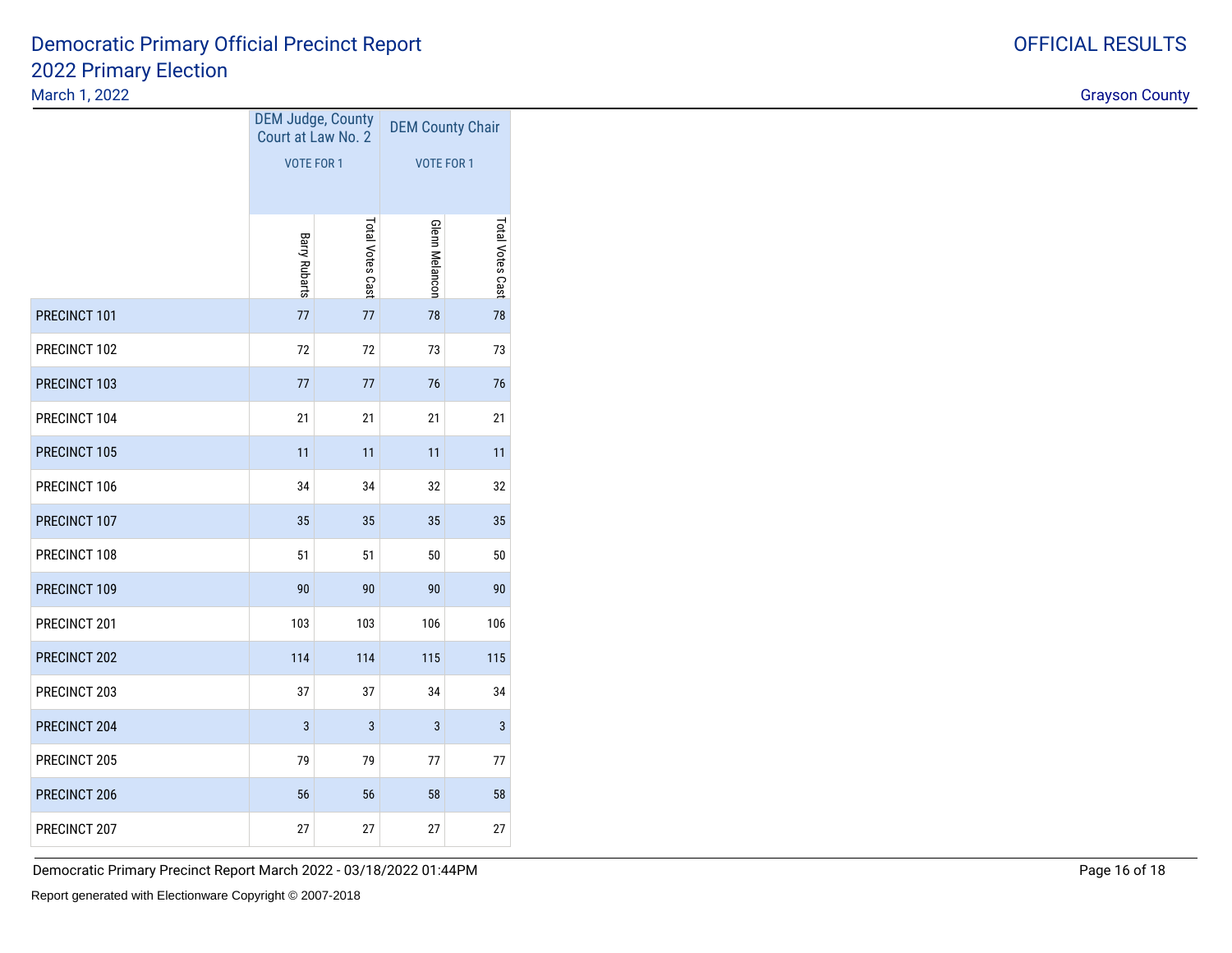#### March 1, 2022

|              | DEM Judge, County    | Court at Law No. 2 | <b>DEM County Chair</b> |                  |  |  |
|--------------|----------------------|--------------------|-------------------------|------------------|--|--|
|              | <b>VOTE FOR 1</b>    |                    | <b>VOTE FOR 1</b>       |                  |  |  |
|              |                      |                    |                         |                  |  |  |
|              | <b>Barry Rubarts</b> | Total Votes Cast   | <b>Glenn Melancon</b>   | Total Votes Cast |  |  |
| PRECINCT 208 | 33                   | 33                 | 33                      | 33               |  |  |
| PRECINCT 209 | 37                   | 37                 | 38                      | 38               |  |  |
| PRECINCT 210 | 24                   | 24                 | 23                      | 23               |  |  |
| PRECINCT 301 | 86                   | 86                 | 84                      | 84               |  |  |
| PRECINCT 302 | 102                  | 102                | 105                     | 105              |  |  |
| PRECINCT 303 | 11                   | 11                 | 11                      | 11               |  |  |
| PRECINCT 304 | 108                  | 108                | 108                     | 108              |  |  |
| PRECINCT 305 | 29                   | 29                 | 26                      | 26               |  |  |
| PRECINCT 306 | 65                   | 65                 | 65                      | 65               |  |  |
| PRECINCT 307 | 26                   | 26                 | 26                      | 26               |  |  |
| PRECINCT 308 | 16                   | 16                 | 15                      | 15               |  |  |
| PRECINCT 309 | 9                    | 9                  | 9                       | 9                |  |  |
| PRECINCT 310 | 9                    | 9                  | 9                       | $\mathbf{9}$     |  |  |
| PRECINCT 401 | 63                   | 63                 | 59                      | 59               |  |  |
| PRECINCT 402 | 72                   | 72                 | 72                      | 72               |  |  |
| PRECINCT 403 | 80                   | 80                 | 76                      | 76               |  |  |